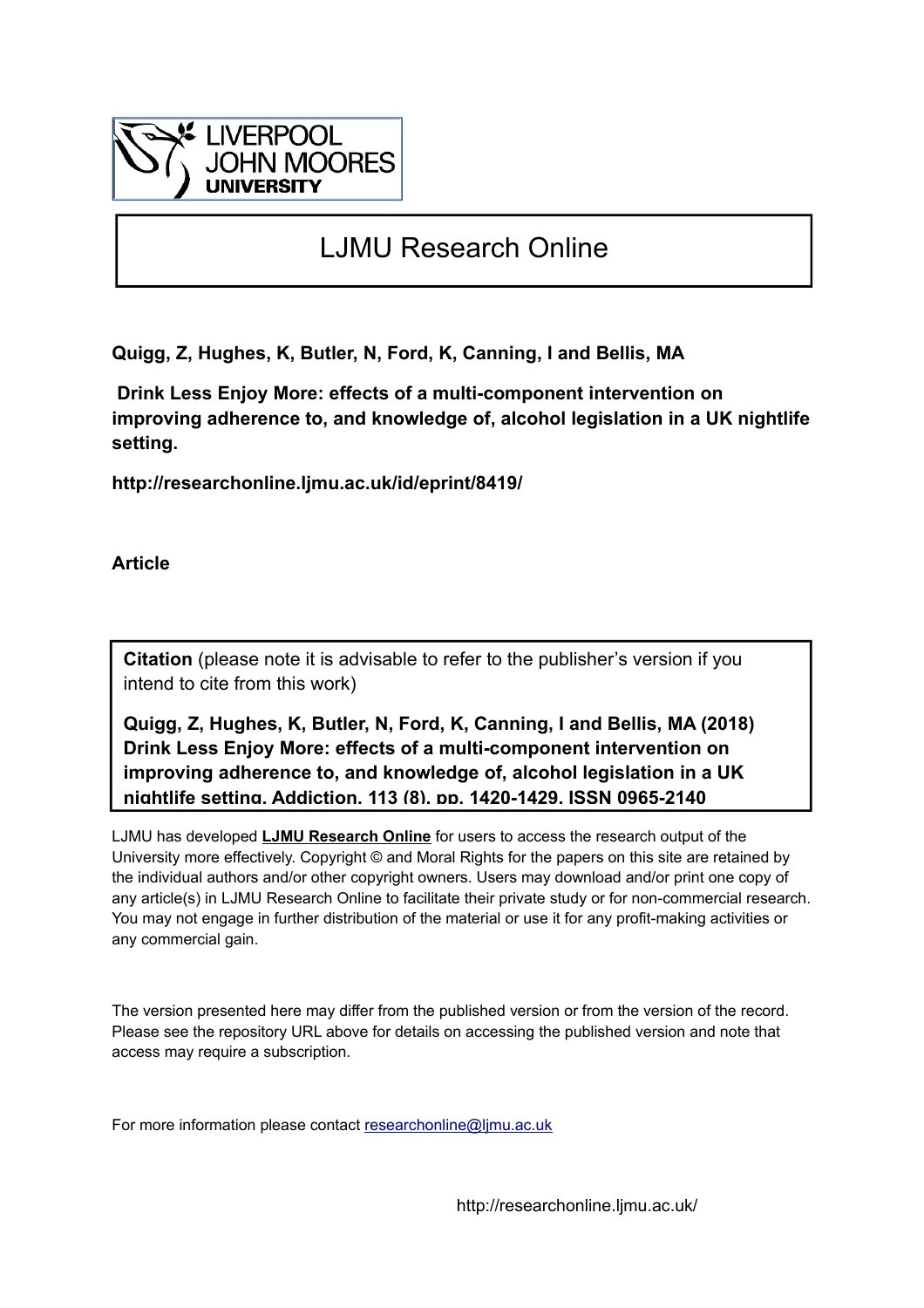**TITLE:** Drink Less Enjoy More: effects of a multi-component intervention on improving adherence to, and knowledge of, alcohol legislation in a UK nightlife setting

AUTHORS: Zara Quigg<sup>a</sup>, Karen Hughes<sup>bc</sup>, Nadia Butler<sup>a</sup>, Kat Ford<sup>c</sup>, Ian Canning<sup>d</sup>, Mark  $A$  Bellis<sup>b c</sup>

<sup>a</sup> Public Health Institute, Liverpool John Moores University, Liverpool, UK

**b** Policy Research and International Development Directorate, Public Health Wales, Cardiff, UK

<sup>c</sup> School of Healthcare Sciences, Bangor University, Bangor, UK

<sup>d</sup> Public Health Department, Liverpool City Council, Liverpool, UK

# **CORRESPONDING AUTHOR:**

Zara Quigg

Public Health Institute

Liverpool John Moores University

2nd Floor Henry Cotton Campus, 15-21 Webster Street, Liverpool, L3 2ET, UK

Tel: +44 (0)151 231 4513 Fax: +44 (0)151 231 4552

Email: z.a.quigg@ljmu.ac.uk

RUNNING HEAD: Preventing sales of alcohol to drunks

WORD COUNT: 3497

DECLARATIONS OF COMPETING INTEREST: None declared.

This article has been accepted for publication and undergone full peer review but has not been through the copyediting, typesetting, pagination and proofreading process which may lead to differences between this version and the Version of Record. Please cite this article as doi: 10.1111/add.14223

This article is protected by copyright. All rights reserved.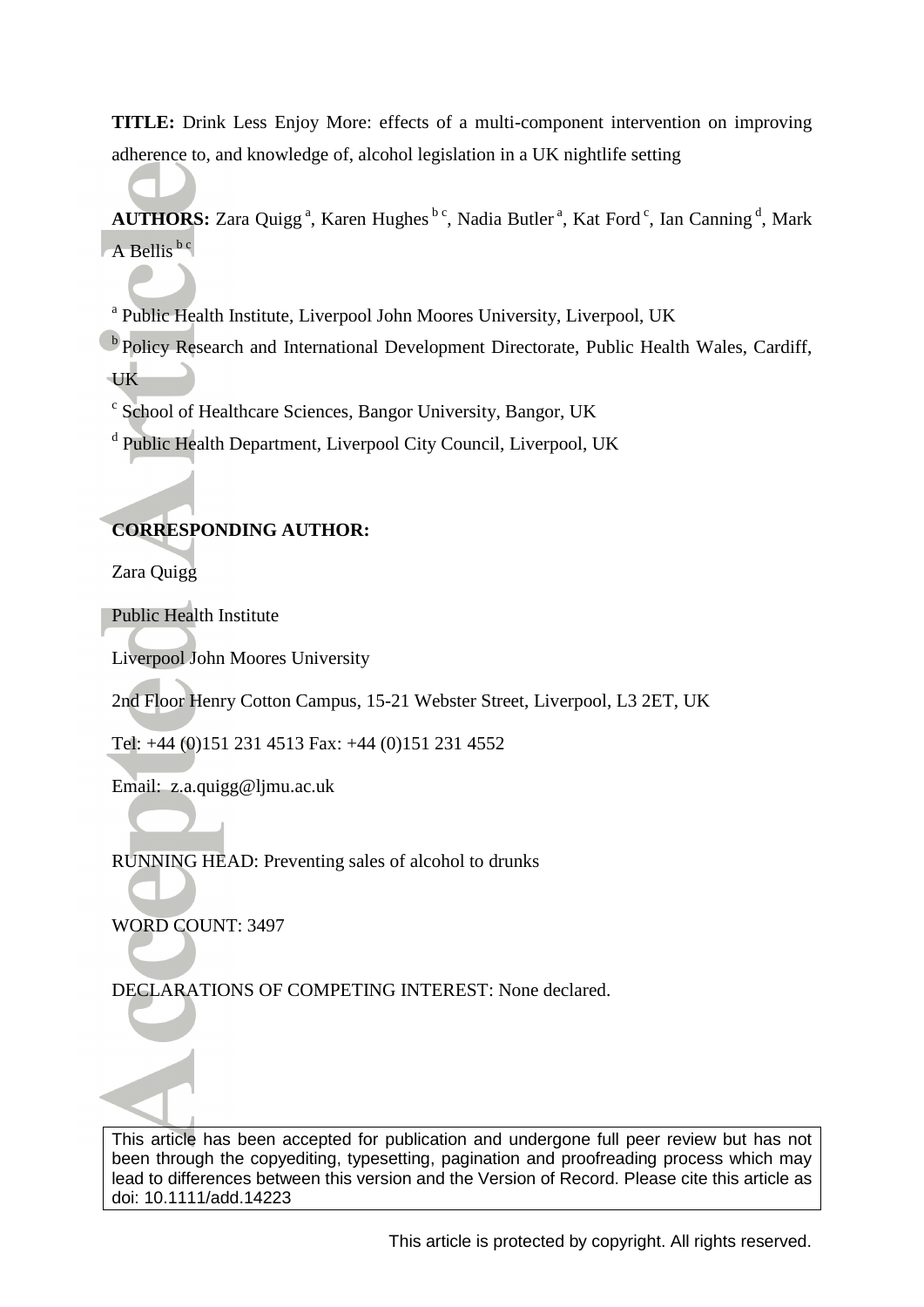#### **ABSTRACT**

**Aims**: To estimate the association between implementation of a community-based multicomponent intervention (Drink Less Enjoy More) and sales of alcohol to pseudo-intoxicated patrons and nightlife patron awareness of associated legislation.

**Design:** Cross-sectional pre-intervention and follow-up measurements including alcohol test purchases (using pseudo-intoxicated patrons) in licensed premises (stratified random sample; 2013, 2015) and a survey with nightlife patrons (convenience sample; 2014, 2015).

**Setting**: One UK municipality with a large night-time economy.

**Participants**: Licensed premises (pre=73; follow-up=100); nightlife patrons (pre=214; follow-up=202).

**Intervention:** The Drink Less Enjoy More intervention included three interacting components: community mobilisation and awareness raising; responsible bar server training; and active law enforcement of existing legislation prohibiting sales of alcohol to, and purchasing of alcohol for, a person who appears to be alcohol intoxicated: 'intoxicated', herein for economy.

**Measurements**: The primary outcomes were alcohol service refusal to pseudo-intoxicated patrons and nightlife patron knowledge of alcohol legislation (illegal to sell alcohol to, and purchase alcohol for, intoxicated people), adjusted for potential confounders including characteristics of the area, venue, test purchase, and nightlife patron.

**Findings**: Pre-intervention, 16.4% of alcohol sales were refused, compared with 74.0% at follow-up (p<0.00l). In adjusted analyses, the odds of service refusal were higher at followup (adjusted odds ratio [AOR] 14.6, p<0.001). Service refusal was also associated with server gender and patron drunkenness within the venue. Amongst drinkers, accurate awareness of alcohol legislation was higher at follow-up (sales: pre,  $44.5\%$ ; follow-up,  $66.0\%$ ;  $p<0.001$  / purchase: pre, 32.5%; follow-up, 56.0%; p<0.001). In adjusted analyses, knowledge of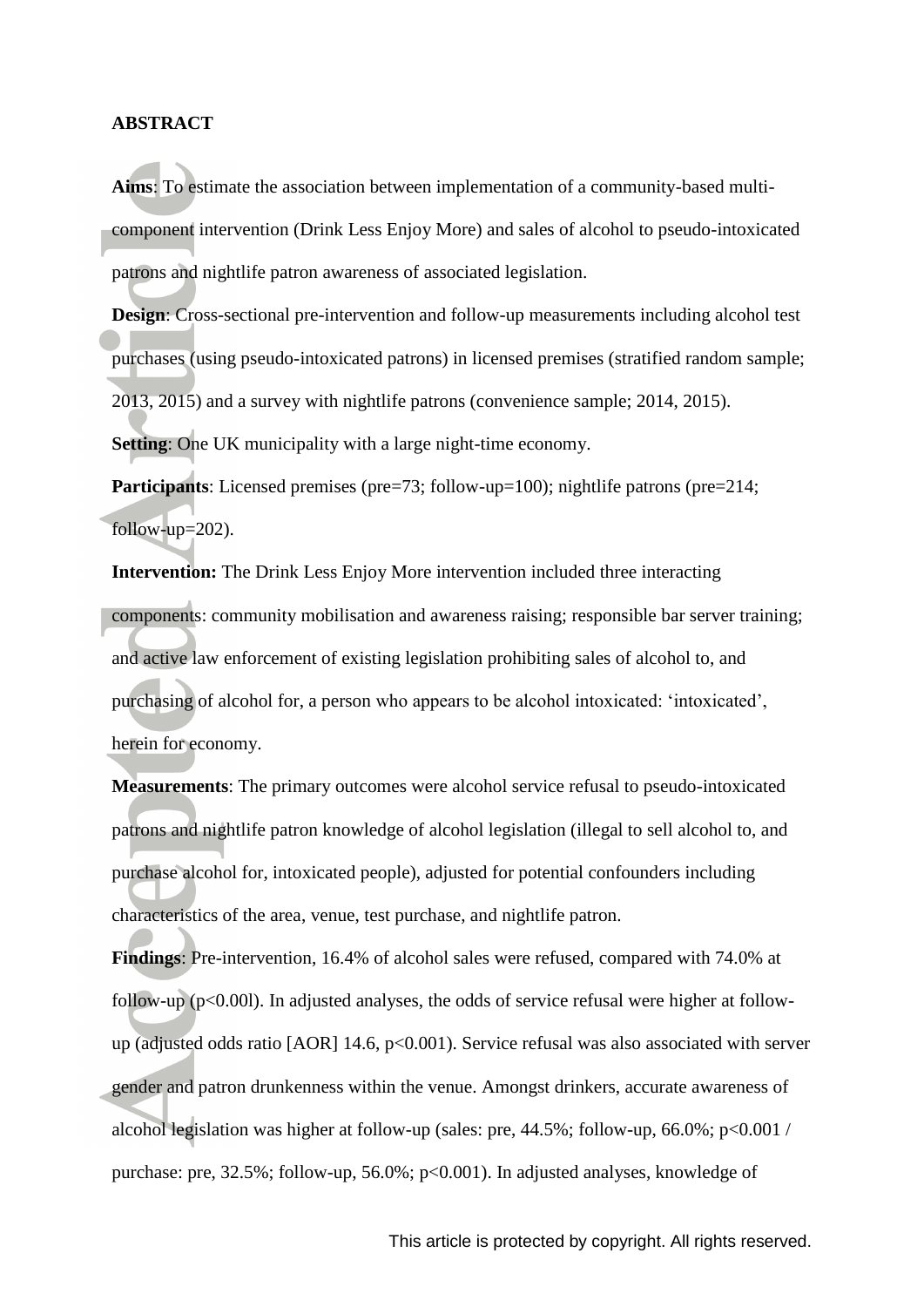legislation was higher at follow-up (sales: AOR 2.7, p<0.001; purchasing: AOR 2.7,

p<0.001). Knowledge of legislation was also associated with participant age (purchasing) and expectations of intoxication (sales).

**Conclusion**: A community-based multi-component intervention concerning alcohol sales legislation in the UK was associated with a reduction in sales of alcohol to pseudointoxicated patrons in on-licensed premises in a UK nightlife setting and an improvement in nightlife patron awareness of associated legislation.

**Key words:** alcohol, intoxication, nightlife, intervention, legislation, community

Accep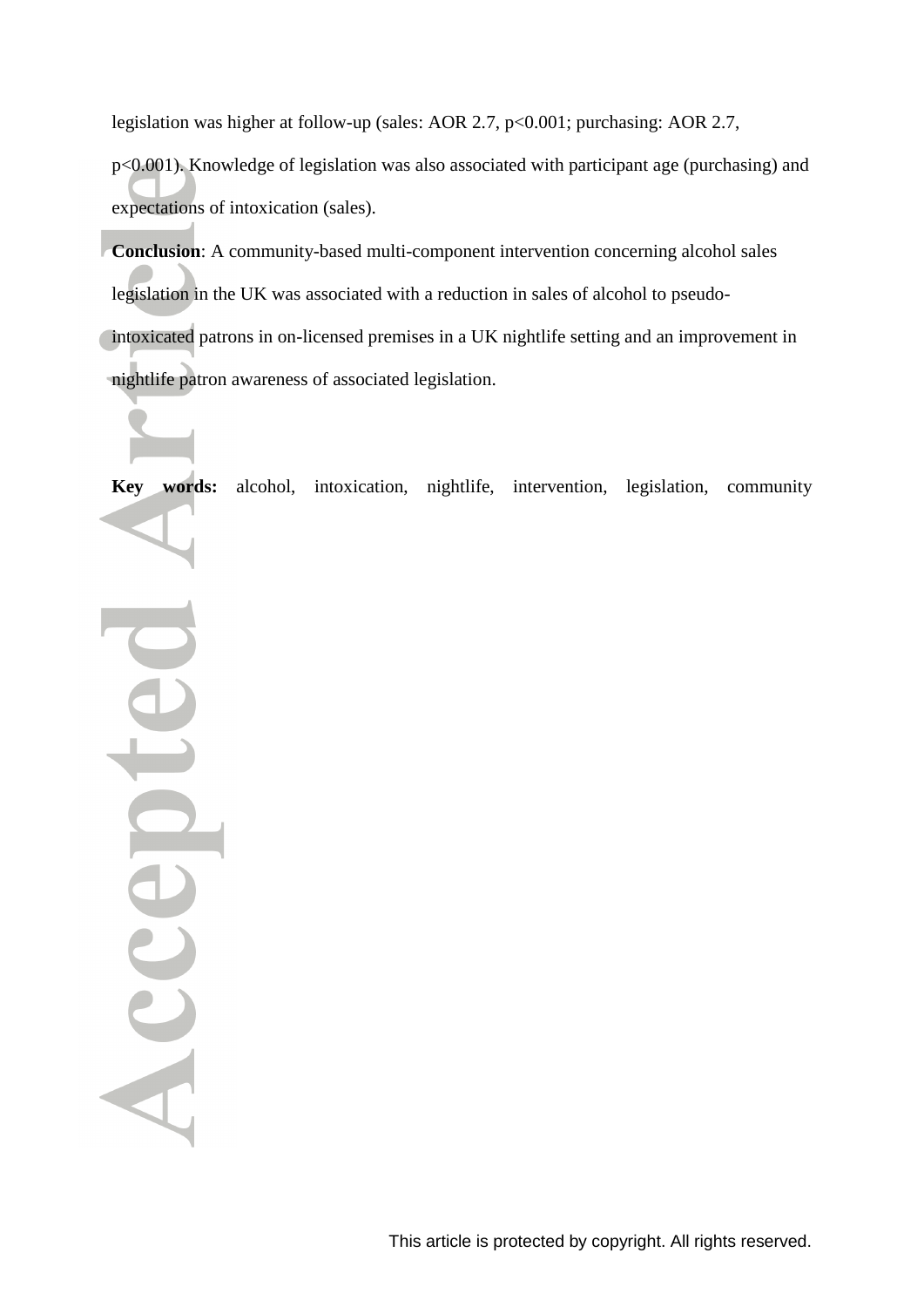#### **INTRODUCTION**

Nightlife settings are often characterised by high levels of drunkenness and associated harms [1-4]. The management of nightlife areas, and efforts to prevent or minimise harms, thus place heavy demands on police and public services [5, 6]. Nevertheless, nightlife drunkenness appears to be accepted across a plethora of countries, with various studies identifying high levels of alcohol consumption [1, 4, 7-9] and alcohol over-service to drunk or pseudo-intoxicated patrons [9-16]. This is despite over half of all countries globally having implemented legislation to prohibit the sale of alcohol to drunks [17]. In England and Wales it is illegal to knowingly sell alcohol to, or purchase alcohol for, a drunk person [18]. However, studies suggest a dearth of public awareness of the legislation and, critically, that bar staff are not always adhering to it [10, 19]. Further, prosecutions for breaching the legislation are extremely scarce (e.g. two in 2014 [20]). The low detection and prosecution of offences are thought to result from difficulties in defining and recognising drunkenness, and a lack of political will to address the acceptability of nightlife drunkenness [9, 21].

Internationally, preventing excessive drunkenness in nightlife is a public health priority [17]; with evidence suggesting a dose-response relationship between alcohol consumption and exposure to harms, directly (e.g. injury [22]) and indirectly (e.g. exposure to harm from other people's alcohol consumption [23]). Whilst the evidence base is limited [24, 25], research increasingly suggests that multi-component community-based programmes may be an effective prevention measure [24-27]. In Europe, the prevalence of such interventions is increasing, with the most well established and successful being the STAD (Stockholm Prevents Alcohol and Drug Problems) programme [28, 29]. This includes multi-agency planning, community mobilisation, strengthened law enforcement and responsible bar server (RBS) training, and has been associated with significant reductions in the sale of alcohol to pseudo-intoxicated patrons and related harms in nightlife [12, 28, 29]. Similar interventions have been developed and implemented in other countries (e.g. SALUTT, Norway; PAKKA, Finland), however evidence of their effectiveness is mixed [13, 30].

In England and Wales, it is mandatory for statutory partners to collaborate locally to address crime and disorder [31]. Through these partnerships, a broad range of strategies have been implemented to promote safer nightlife, including targeted police enforcement and environmental measures to improve safety [32]. However, such strategies have appeared to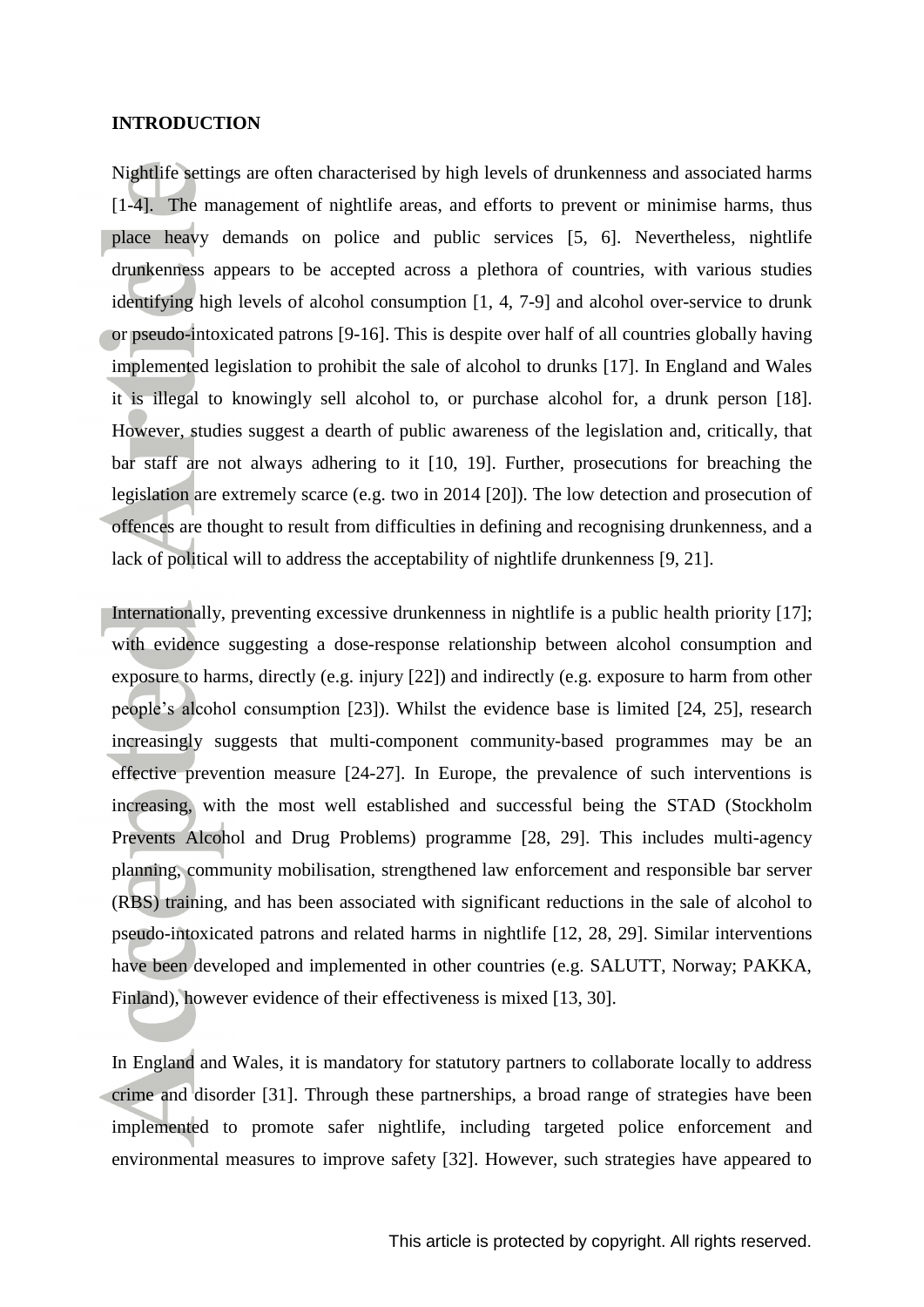do little to discourage or reduce the acceptability of excessive drunkenness inherent in nightlife settings [1, 19, 33], and critically there has been a scarcity of interventions aiming to address sales of alcohol to drunk patrons, or use of associated legislation [10, 21]. To address this, based on existing evidence [12, 13, 30], a community-based multi-component intervention (Box 1) was developed and implemented in Liverpool City Centre's nightlife (North West England) via a local multi-agency partnership (public health, licensing, police, academia). The study aimed to estimate the strength of association between implementing DLEM and changes in: 1) alcohol sale refusals to pseudo-intoxicated patrons, and 2) nightlife patron knowledge of associated alcohol legislation (considered to have benefits in supporting service refusal).

## **METHODS**

#### **The intervention**

The intervention included three interacting components: community mobilisation and awareness raising; RBS training; and active law enforcement of existing legislation prohibiting sales of alcohol to, and purchasing of alcohol for, drunks. The intervention was piloted over five-weeks in autumn 2014 (Say No to Drunks) across a section of the nightlife area  $(\sim 38)$  on-licensed premises). Following initial evaluation [33], and consultation with nightlife patrons the intervention was refined, rebranded (Drink Less Enjoy More [DLEM]) and in autumn 2015 implemented across the full nightlife area (~220 on-licensed premises) over a nine-week period.

Intervention implementers attended pre-existing meetings held between on-licensed premises, and subsequently discussed the intervention, gaining support and addressing queries. Letters were distributed to all premises by enforcement partners providing information on: the intervention; opportunities for engagement (e.g. media) and support (e.g. RBS training/intervention materials); and alcohol legislation. Intervention resources were developed and tailored towards those working in and using the nightlife environment, including information sheets, posters and T-shirts. Additional branded materials were developed for DLEM (e.g. bar runners/radio advertisements), with messages redefined to reflect the broadened intervention focus (e.g. to discourage excessive preloaded alcohol consumption [33]). In 2014, 38 premises received intervention materials, 60 in 2015. A webpage [\(http://drinklessenjoymore.co.uk/\)](http://drinklessenjoymore.co.uk/) and social media accounts were used to promote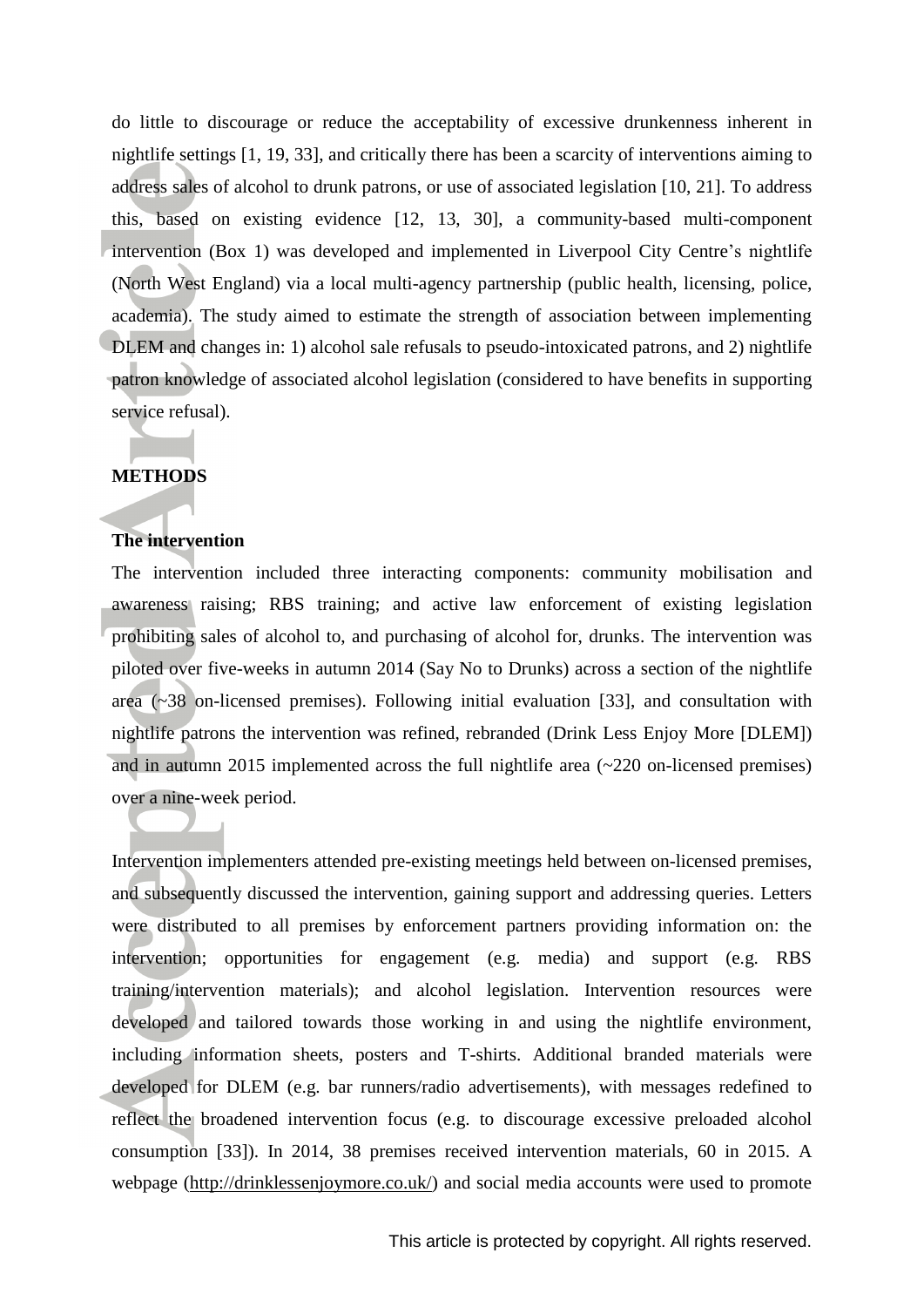the intervention. Communications suggested that DLEM formed part of a long-term approach to preventing alcohol-related harms. Each year, a press release promoted the intervention, and media interviewees were held in license premises with stakeholders (e.g. municipality officials).

An existing RBS training programme, focusing on preventing underage alcohol, was extended to include preventing sales to drunks. The training covered: identifying drunkenness and underage patrons; alcohol legislation and implications of flouting the legislation; service refusal/conflict management; and patron vulnerability/safety. The programme was funded by the municipality, promoted to venues (e.g. via letter) and provided freely to venues requesting it. Overall, the one-hour training was delivered face-to-face within venues to 1295 bar staff.

Local police and government representatives implemented active enforcement activity focusing on the alcohol legislation. Activity involved contacting venues (e.g. in preestablished meetings, via letter) to emphasise legislation and notify them that the authorities would monitor adherence through various methods (e.g. unscheduled visits to venues). On one night in 2015, the sale of alcohol to drunk nightlife patrons was witnessed by police officers in three venues. Subsequently, officers held discussions with venue managers/owners and bar staff to reiterate the legislation and issue verbal warnings. No penalties (e.g. fines) were issued, however warnings stressed that if such sales were identified again, fines would be issued.

## **Study design**

A cross-sectional study with measurements at pre-intervention and follow-up. To measure alcohol sales, based on existing studies [12,14] alcohol test purchases using pseudointoxicated actors in on-licensed venues were implemented. Pre-intervention (2013), venues (n=73) were randomly selected from all city centre pubs, bars and nightclubs (n=317). Proportionate allocation sampling was used with venues stratified by permitted closing times (based on licensing conditions). At follow-up, a new sample of venues  $(n=100/221)$  was selected using the same method. To measure patron awareness of legislation, a survey was implemented with patrons in situ. Surveys were administered opportunistically (i.e. convenience sample) on the street by researchers through an interview process with eligible participants (i.e. aged 18+ years; on a night out; able to provide informed consent). Nearly half (49.4%) of individuals approached pre-intervention (438 individuals) and a third (34.3%)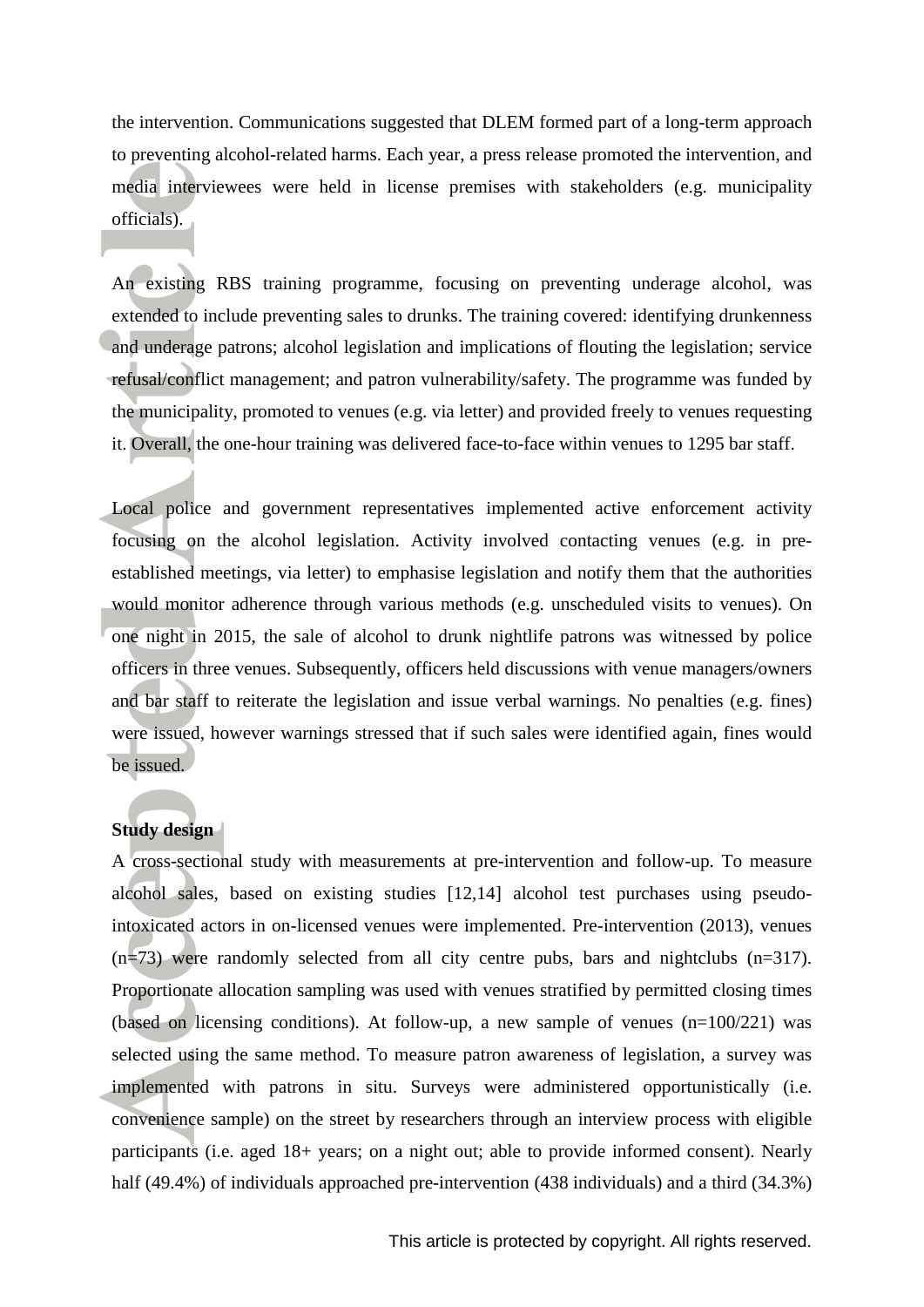at follow-up (318 individuals) refused to participate. 222 individuals took part preintervention and 209 at follow-up. Based on a 95% confidence level and 80% power, sample sizes were adequate to detect anticipated effects sizes (i.e. refusal rate, increase from 16%- 40%; sales legislation knowledge, increase from 45%-60% [34]). Both phases of data collection were coordinated by the same researcher, however different actors and researchers were used to implement the study. Actors/researchers were not blinded to study aims. Ethical approval was obtained from Liverpool John Moores University; the study adhered to the Declaration of Helsinki.

## **Alcohol test purchases**

Young  $(18-22 \text{ years})$  male  $(n=6)$  and female  $(n=8)$  student actors were recruited through an audition process and trained to use a standard act for pseudo-intoxicated alcohol purchase attempts developed and tested with police (who can legally act as expert witnesses for determining drunkenness). A very high level of intoxication was portrayed through key indicators (e.g. slurred speech) and sufficient interaction occurred between actors and bar servers to allow indicators to be observed [10]. Each test purchase attempt was made by two actors and observed by two researchers (Wednesday–Sunday, 21:00–04:00). Researchers entered venues first to surreptitiously observe purchase attempts and venue characteristics. Upon completion of the test purchase, actors left the venue, followed by researchers [10]. Researchers and actors then independently completed structured observational schedules detailing venue characteristics [2] and, aspects of the alcohol purchase attempt [10] (Table 1).

#### **Nightlife patron survey**

A short, anonymous survey was developed including questions on: demographics; nightlife usage; alcohol consumption patterns on the night of survey; expectations of drunkenness; and knowledge of legislation. Surveys were administered on a Friday and Saturday (21:00-04:35). Prior to approaching potential participants, researchers visually assessed their level of intoxication based on criteria used by the police [35]. Individuals who were so intoxicated that they could not reasonably consent to participate in the study were not approached. Potential participants were provided with a verbal study description, and asked if they had time to complete the survey. Those who were interested were provided with an information sheet and opportunity to ask questions before the researcher confirmed that they consented to proceed. Following recruitment, 15 individuals were later deemed too intoxicated to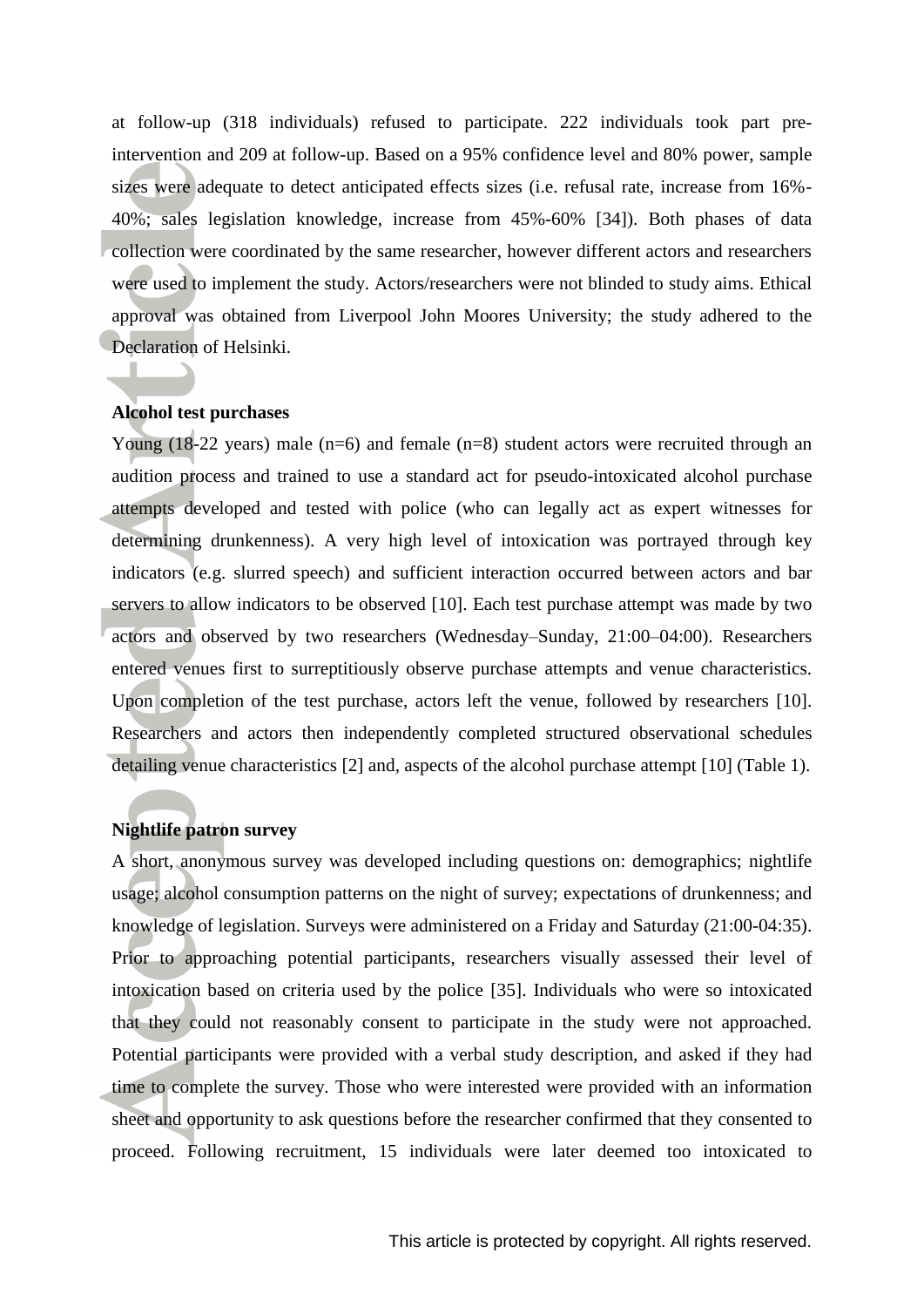participate, and the survey was ended at an appropriate time. Thus, 214 pre-intervention and 202 follow-up surveys were included in analyses.

#### **Measures**

The study included three dependant variables: 1) alcohol sale refusals; and knowledge of alcohol legislation on 2) sales of alcohol to drunks and 3) purchasing of alcohol for drunks. Key predictors included area, venue and test purchase characteristics (Table 1); and patron characteristics (Table 3). Alcohol consumption was converted to UK units (1 unit=8 grams of pure alcohol) using these conversions: small/standard/large glass of wine (1.5/2.1/3.0); pint/bottle/can of lager/beer/cider (2.0/1.7/2.0); bottle of alcopops, 1.5; a single (25ml) shot of spirits, 1.0; and a pitcher of cocktail, 6.0 [36].

### **Analyses**

Chi-squared and Mann-Whitney U (alcohol consumption data; not normally distributed) were used for unadjusted examination of sample characteristics between pre-intervention and follow-up, and between dependant and predictor variables. Logistic regression (backward conditional) was employed to estimate the association between dependant and predictor variables. For the dependant variables around knowledge of legislation, independent variables included intervention time period (pre/follow-up) and patron characteristics, including alcohol consumption and drunkenness (see Table 4). For alcohol sale refusals, independent variables included intervention time period and venue and test purchase level confounders (see Table 2). In addition, an interaction term between research team (drunk actor/observers) and intervention time period (pre/follow-up) was included in order to identity any random effects relating to the team undertaking the alcohol test purchases. Analyses was undertaken in SPSS (v21).

# **RESULTS**

#### **Alcohol test purchases**

Findings from the pre-intervention test purchases are presented in Hughes et al [10]. Using markers of poorly managed and problematic (PMPs) venues as measures of venue characteristics, between pre-intervention and follow-up there were no significant differences in the number of PMPs venues had  $(p=0.377)$  or the types of PMPs, except for the marker dirty bar (p=0.010: Table 1). A significant difference in service refusal rate was observed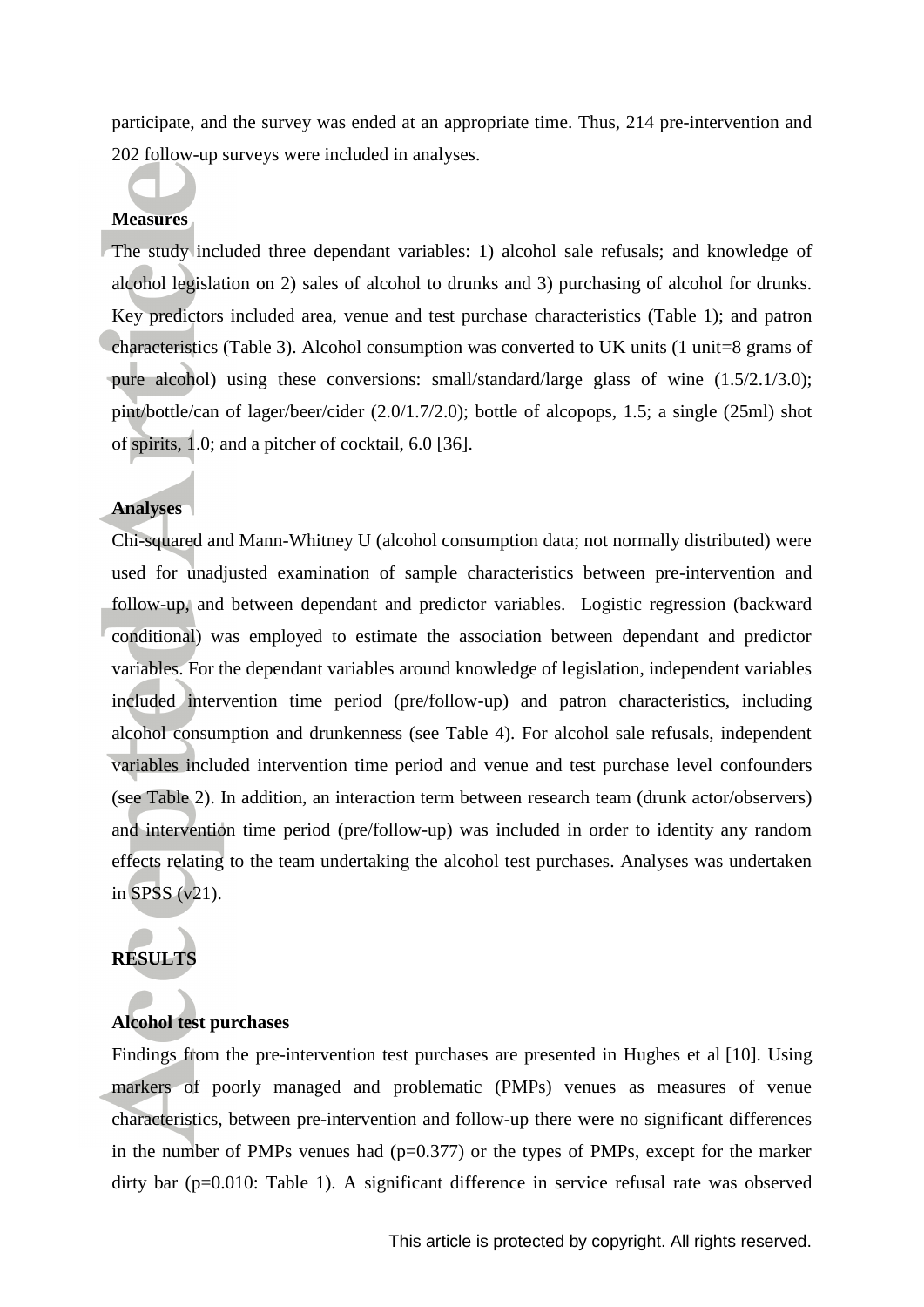between pre-intervention  $(16.4\%)$  and follow-up  $(74.0\%)$  test purchases  $(p<0.001)$ . In bivariate analyses only two other predictors were associated with service refusal (dirty bar and drunk customers; Table 2). In adjusted analyses, the odds of service refusal were significantly higher when DLEM was in place  $(p<0.001)$ , and if the server was female  $(p=0.032)$ . Alcohol service refusal was significantly lower if the venue had drunk customers present ( $p=0.019$ ; Table 2). The interactive term was non-significant ( $p=0.465$ ), meaning there was no heterogeneity (clustering) due to individuals undertaking the test purchases.

## *Table 1 and 2 here*

# **Nightlife patron survey**

No significant demographic differences were identified between pre-intervention and followup survey participants (Table 3). The majority of participants had consumed alcohol prior to survey participation (i.e. pre, 95.8%; follow-up, 92.1%; p=0.111). Of those who reporting drinking prior to survey completion, the majority reported preloading (i.e. drinking at home/another's home, and/or on the way to the nightlife environment in public and/or on transportation: pre, 68.3%; follow-up, 60.5%; p=0.11). Total median expected alcohol consumption over the course of the night out (including alcohol consumed up to the point of survey, and expected to be consumed post survey) was higher amongst follow-up participants (20.0 units; pre-intervention, 15.7 units, p=0.008 Table 3). Around half of pre-intervention and follow-up participants who had, or expected to consume alcohol (i.e. drinkers), expected their level of drunkenness to be high when they left the city's nightlife that night (Table 3).

# *Table 3 here*

Overall, the proportion of drinkers who correctly reported that it is illegal to sell alcohol to someone who is drunk was higher amongst those who: completed the follow-up survey (p<0.001: Figure 1); expected to have a low level of drunkenness when they left the city that night (62.4%; high, 48.9%; p=0.007); and were local residents (61.0%; non-resident, 49.0%; p=0.016). The proportion who correctly reported that it is illegal to purchase alcohol for someone who is drunk was higher amongst follow-up participants  $(p<0.001$ : Figure 1); associations were also found with age group  $(p=0.009;$  Table 4). In adjusted analyses (Table 4), accurate awareness of both aspects of legislation was higher amongst follow-up participants ( $p<0.001$ ). Knowledge of sales legislation was lower amongst those who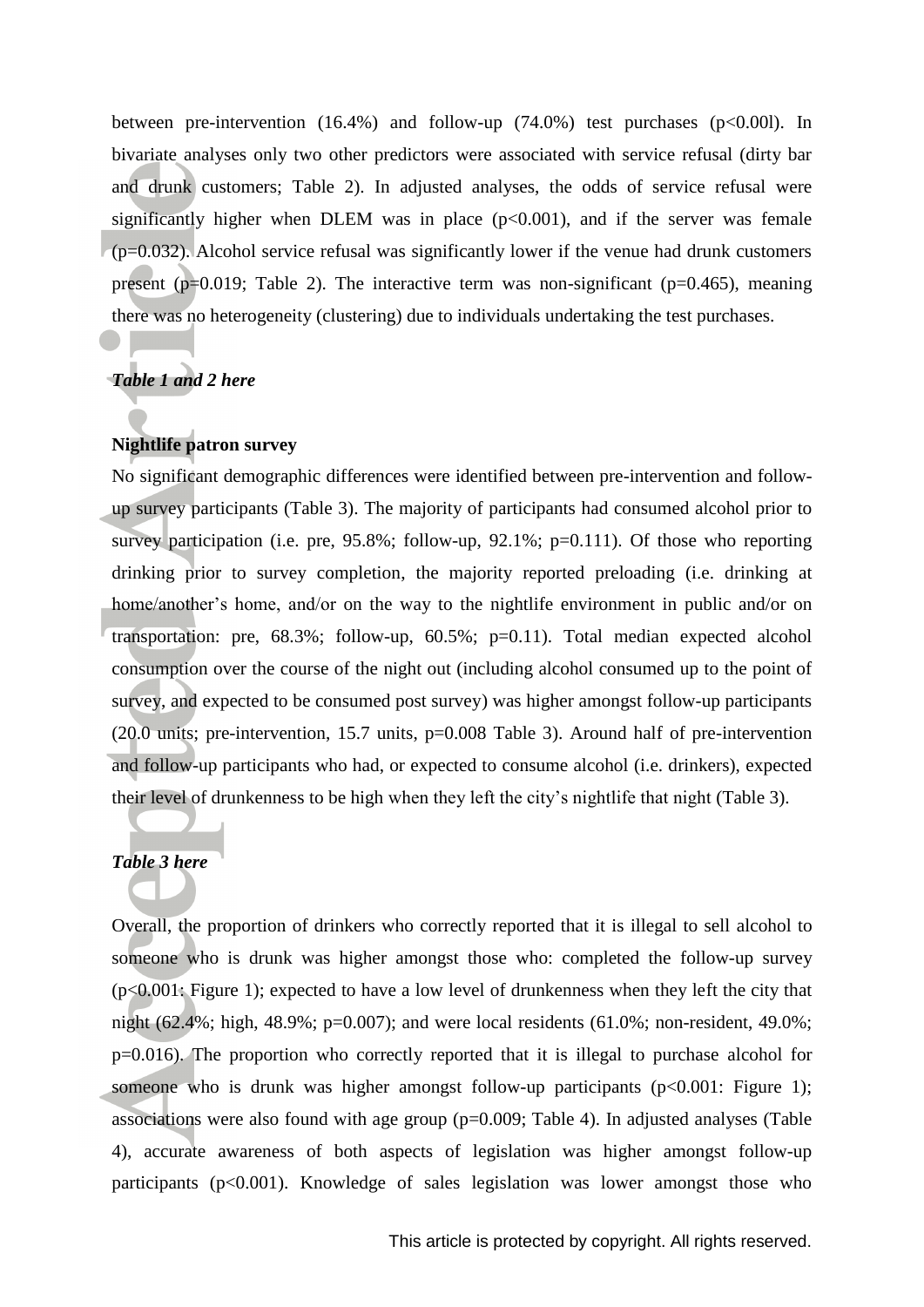expected to have a high level of drunkenness when they left the city that night  $(p=0.003)$ . Purchasing legislation was associated with age group (p=0.009).

# *Figure 1 and Table 4 here*

# **DISCUSSION**

This study presents an evaluation of the first UK intervention (DLEM) that aims to change nightlife cultures of excessive intoxication through addressing the sale of alcohol to drunks, following a community-based multi-component approach. We explored two key factors: the refusal of alcohol sales to pseudo-intoxicated patrons in nightlife venues, and nightlife patron knowledge of associated legislation. Our study found a significant difference in these factors between pre-intervention and follow-up measurements. Critically, compared to preintervention, the odds of alcohol sale refusals was over 14 times higher at follow-up. Further, our follow-up sample of nightlife patrons were more than twice as likely to be aware of alcohol legislation, compared to the pre-intervention sample.

Various studies suggest that drunkenness in UK nightlife settings is culturally accepted and expected [10, 35, 37]. Our study supports this, demonstrating high levels of expected alcohol consumption and drunkenness amongst our samples of nightlife patrons, and, at preintervention sales of alcohol to pseudo-intoxicated patrons. DLEM aimed to address the culture of drunkenness in Liverpool's nightlife through improving adherence to, and knowledge of alcohol legislation (factors often addressed in similar interventions [30, 38]). Critically, our study found an association between both of these aspects. Alcohol sales to pseudo-intoxicated patrons were significantly more likely to occur in venues that had drunk customers present, whilst nightlife patrons who expected to achieve a high level of drunkenness were significantly less aware of alcohol legislation. Thus, increasing adherence to, and knowledge of, alcohol legislation may provide an opportunity to modify the cultural acceptability, and subsequently the prevalence of nightlife drunkenness, similar to changes seen in drink driving [9]. Similar to other studies [11, 14, 39], we found that service refusal was more likely when the server was female; a potential consideration for the targeting of RBS training and intervention communication towards bar staff.

Changing cultures of intoxication is, however, a complex task that will not only take time but also requires substantial effort. Given the size and lucrative nature of the alcohol industry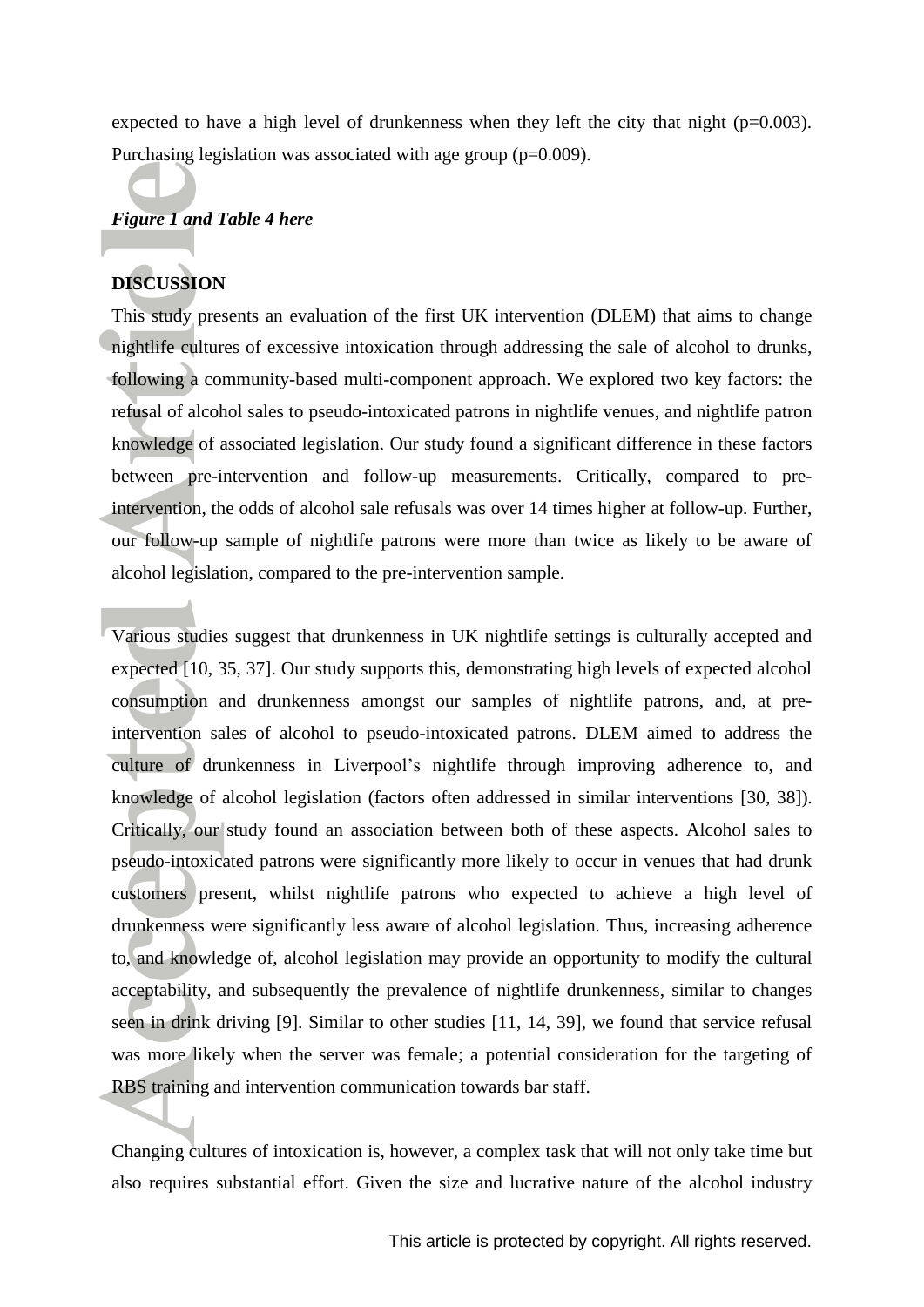internationally, the impact of local community-based interventions may be limited if not supported by broader prevention efforts. Alcohol price and promotion will inevitably have a substantial role in promoting and/or preventing excessive alcohol consumption [17]. For instance, the price discrepancy between on and off-licensed premise alcohol sales (with the latter most often substantially cheaper) will likely be an influential factor in preloaded alcohol consumption. Similar to other studies [1, 4, 19], our study identified preloading as a common drinking behaviour. Previous evidence suggests that preloading is associated with excessive alcohol consumption (and related harms) in nightlife settings, and critically, is not a substitute for the consumption of alcohol in nightlife [1, 4, 40]. Whilst DLEM may reduce the likelihood of continued or increased intoxication whilst in nightlife, through preventing sales of alcohol to drunks, reducing preloading will inevitably support this further. However, studies suggest that preventing preloading may be more complex than addressing on and offlicense alcohol prices alone, due to its association with other social factors (e.g. bonding between friends [41]). Thus, it is important that nightlife patrons' motivations (and other influential factors) for preloading and drunkenness are further understood to inform prevention activity. This is vital given that effective implementation of DLEM will mean that many nightlife venues will be refusing alcohol service to patrons who will have formed a substantial part of their client base, particularly later in the night [35]. Thus, to sustain a thriving nightlife environment, patrons may need to be encouraged (e.g. through diversification of the nightlife environment), and not just prevented, to visit and utilise nightlife spaces in both a less inebriated state, and without the aim of achieving extreme drunkenness.

Our study supports evidence from a number of countries suggesting that the implementation of community-based multi-component interventions may lead to a reduction in alcohol overservice to pseudo-intoxicated patrons [13, 24, 25, 27-29]. However, when interventions have been transferred or rolled out, evaluations suggest varying levels of effect, potentially due to intervention fidelity, and/or differences in structural (e.g. partnership working practices) and cultural (e.g. alcohol consumption) factors between settings [13, 30, 38]. In England and Wales, preventing alcohol-related harms in nightlife is grounded in a multi-agency approach that often incorporates many of the individual components included in multi-component interventions (e.g. targeted policing [32]). This existing approach supported the development and implementation of DLEM; however DLEM was novel in that it implemented various components collectively to address an issue that, until recently, has been a somewhat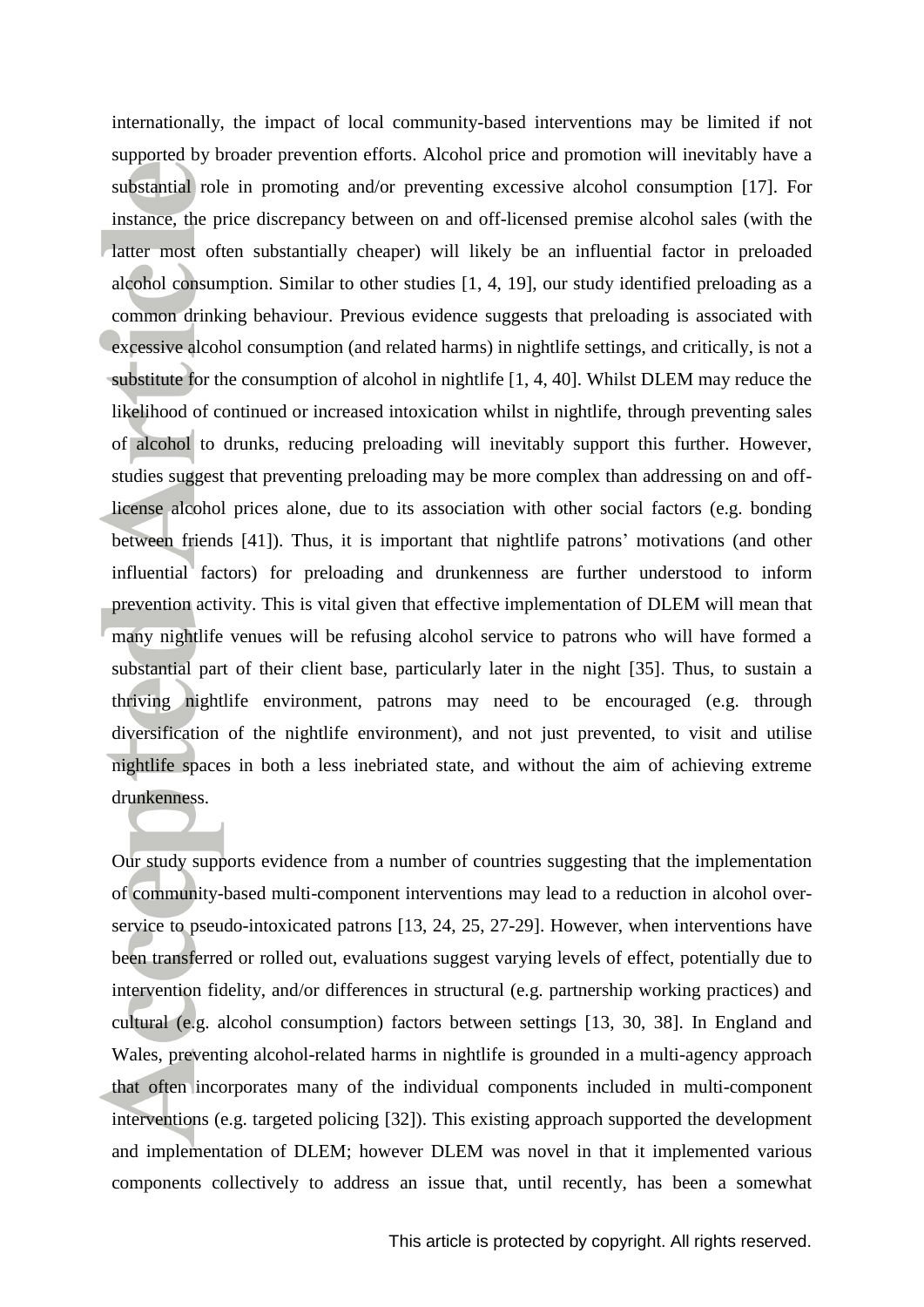accepted aspect of UK nightlife - sales of alcohol to drunks [21]. Our study found a greater increase in service refusal compared to a similar intervention [28,29], and the intensified multi-component approach is felt to be crucial in eliciting this change. Further, stakeholders noted that the simple threat of legislative enforcement was influential in changing bar server practices. Whilst more robust and longer-term evaluation is required, this study (and others [19, 42]) suggest that an intervention of this nature can be implemented in UK nightlife settings, and potentially have a positive impact. Such findings are valuable in informing the development of interventions to prevent sales of alcohol to drunks - an increasing priority for UK government [43], and legislation in many countries [17].

Our study had no control site, thus causation cannot be established. Further, other unmeasured factors may have influenced the changes observed, although no other interventions were in place in Liverpool (or surrounding areas) that would be likely to elicit the changes observed. Further, a comparable study implemented at the time of our follow-up test purchases in an equivalent nightlife area (with no intervention), had a similar refusal rate to our pre-intervention study (Liverpool, 16.4%; comparable area, 19.2% [42]), increasing confidence in our findings. As the test purchases were used as part of DLEM to display a threat of enforcement across all venues (and not just venues included in the pre-intervention sample), stratified random sampling of venues was used during both waves. Thus, there was not an opportunity to return to the same venues tested pre-intervention, and implement a repeated-measures study. To ensure venues matched as closely as possible however, we selected venues by strata, and collected information on venue, test purchase, server and actor characteristics, to allow any differences in sample characteristics to be identified. A larger sample of venues were included at follow-up, as venues were to be provided with their venue result by enforcement officers as part of DLEM. The nightlife patron survey cannot be considered representative and findings should be extrapolated with caution. The survey was implemented opportunistically, samples sizes were small (~200), and at follow-up, due to wet weather conditions, fewer nightlife patrons were present, thus the number of patrons approached was lower than pre-intervention, and refusal rates varied. Finally, due to ethical considerations, individuals who were visually assessed as being severely intoxicated were excluded, and we were unable to verify survey participants estimated alcohol consumption, however researchers were trained on how to explore alcohol consumption in detail (e.g. by drink type/amount) and accurate recording of data. Although pre-intervention and follow-up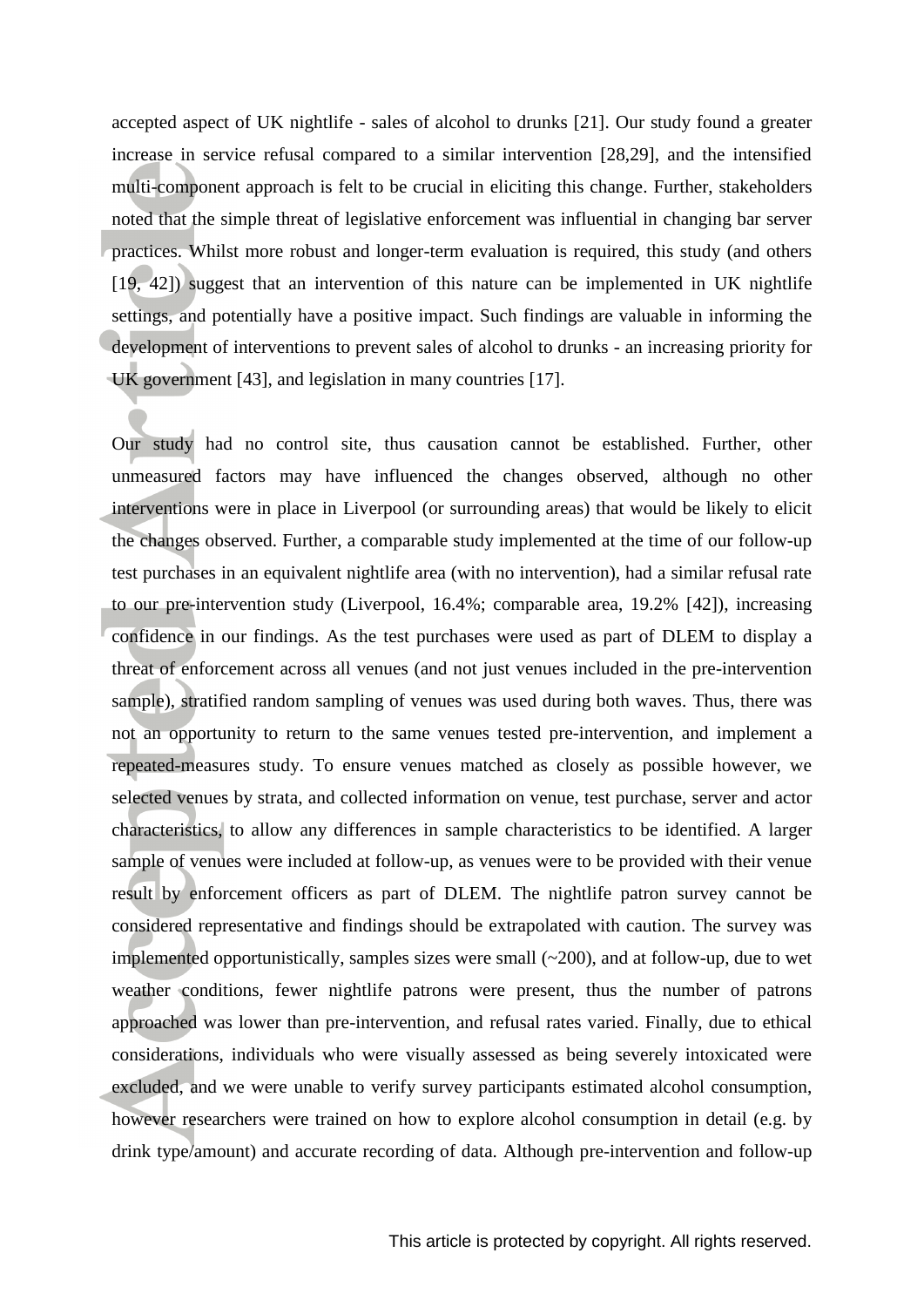data collection was conducted in different months, all data collection was done during times of typical nightlife activity (e.g. outside of holiday periods).

Globally, many nightlife settings are characterised by high levels of alcohol over-service, drunkenness and related harms. Our study provides early indications that a multi-component approach to preventing sales of alcohol to drunks can be successfully implemented in the UK. Critically, DLEM appears to have been associated with a reduction in sales of alcohol to pseudo-intoxicated patrons, and improvement in nightlife patron knowledge of associated legislation. Although wider impacts on addressing drunkenness were not observed, it is important that DLEM is recognised as a crucial first step in a developing body of work to prevent alcohol-related harms in nightlife. Other studies demonstrate the importance of implementing interventions consistently over a sustained period, in order for changes to be maintained [12, 26]. To do so, political and community will to implement sustained changes are paramount, both of which are currently developing in the UK and elsewhere [43, 44]. Whilst our study suggests that DLEM may be an effective intervention, further investigation and consideration is required to identify if it can effectively address excessive intoxication and related harms in nightlife in the longer-term.

## **ACKNOWLEDGEMENTS**

We are grateful to all those who contributed to the development and implementation of DLEM, and the study. In particular: funders (the Citysafe Partnership, Liverpool City Council Public Health and Liverpool Clinical Commissioning Group); study participants; Llew Llewellyn and the actors from Liverpool Screen School (LJMU); and field researchers particularly Katie Hardcastle, Emma Begley, Gordon Hay and Adam Caris.

# **CONTRIBUTIONS**

ZQ advised on intervention design, designed and directed the study, managed data collection, analysed the data and produced the manuscript. KH directed the pre-intervention pseudointoxicated actors study, advised on intervention design and assisted in designing the study. NB contributed to data organisation and cleaning, and assisted with the literature review. KF assisted with the management of data collection and contributed to fieldwork. IC led the development and implementation of DLEM. MAB conceptualised the pre-intervention pseudo-intoxicated actors study, and advised on statistical analyses. All authors contributed to the editing of the manuscript and agreed the final text.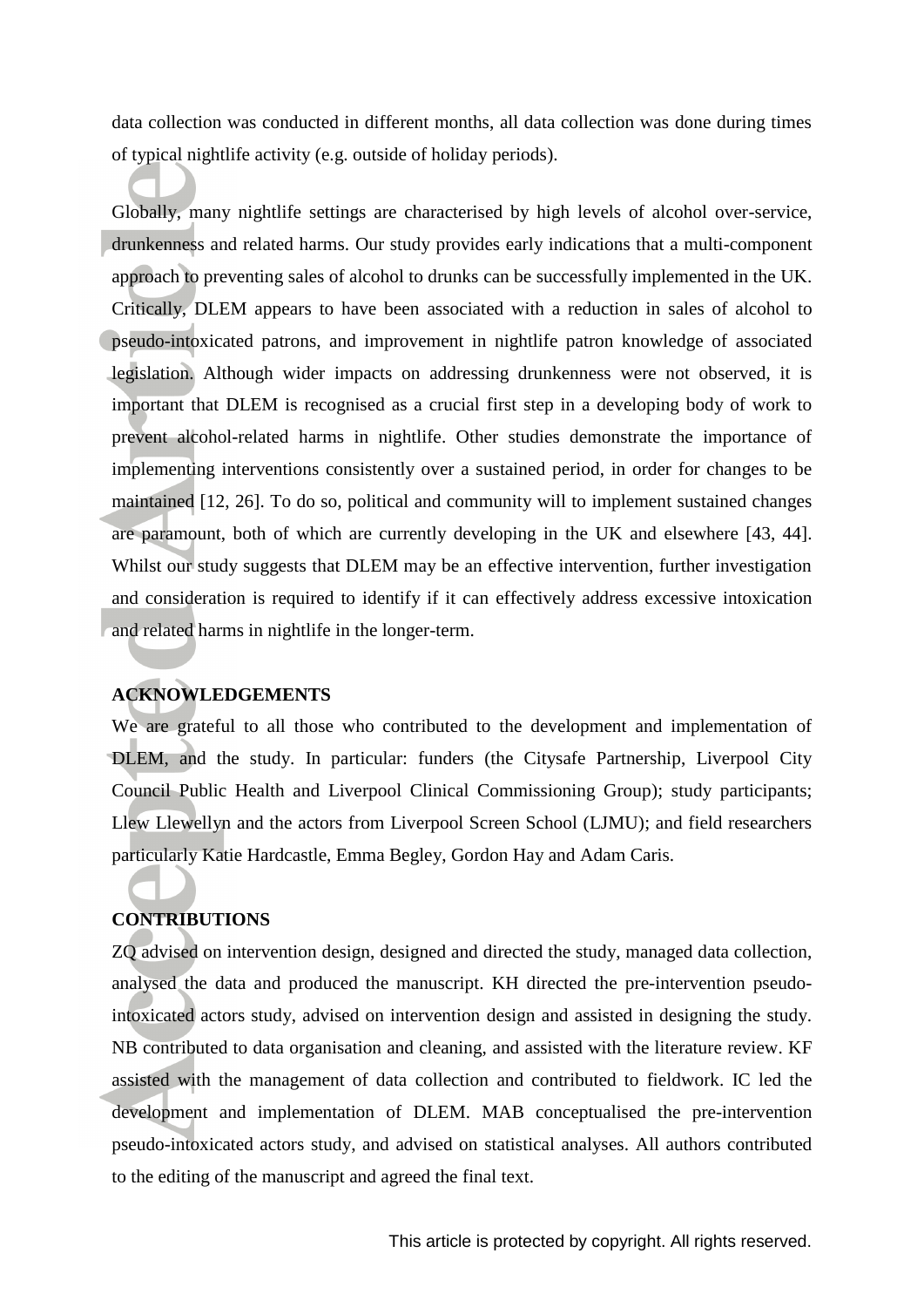#### **REFERENCES**

- [1] Hughes K, Anderson Z, Morleo M, Bellis MA. Alcohol, nightlife and violence: the relative contributions of drinking before and during nights out to negative health and criminal justice outcomes. *Addiction*. 2008;103(1): 60-5.
- [2] Graham K, Bernards S, Osgood DW, Wells S. Bad nights or bad bars? Multi-level analysis of environmental predictors of aggression in late‐night large‐capacity bars and clubs. *Addiction*. 2006;101(11): 1569-80.
- [3] Graham K, Bernards S, Abbey A, Dumas T, Wells S. Young women's risk of sexual aggression in bars: the roles of intoxication and peer social status. *Drug and alcohol review*. 2014;33(4): 393-400.
- [4] Santos MG, Paes AT, Sanudo A, Andreoni S, Sanchez ZM. Gender differences in predrinking behavior among nightclubs' patrons. *Alcoholism: clinical and experimental research*. 2015;39(7): 1243-52.
- [5] Drummond C, Phillips T, Coulton S, Barnaby B, Keating S, Sabri R. National prevalence survey of alcohol-related attendances at accident and emergency departments in England. *Alcoholism: clinical and experimental research*. 2005;29(5): 36A.
- [6] Anderson Z, Hughes K, Bellis MA. *Exploration of young people's experience and perceptions of violence in Liverpool's nightlife*. Centre for Public Health, Liverpool John Moores University, Liverpool. 2007.
- [7] Hughes K, Quigg Z, Bellis MA, Calafat A, Hasselt NV, Kosir M, Voorham L, Goossens FX, Duch M, Juan M. Drunk and disorganised: relationships between bar characteristics and customer intoxication in European drinking environments. *International journal of environmental research and public health.* 2012;9(11): 4068-82.
- [8] Clapp JD, Reed MB, Min JW, Shillington AM, Croff JM, Holmes MR, Trim RS. Blood alcohol concentrations among bar patrons: a multi-level study of drinking behavior*. Drug and alcohol dependence*. 2009;102(1): 41-8.
- [9] Graham K, Miller P, Chikritzhs T, Bellis MA, Clapp JD, Hughes K, Toomey TL, Wells S. Reducing intoxication among bar patrons: some lessons from prevention of drinking and driving. *Addiction*. 2014;109(5): 693-8.
- [10] Hughes K, Bellis MA, Leckenby N, Quigg Z, Hardcastle K, Sharples O, Llewellyn DJ. Does legislation to prevent alcohol sales to drunk individuals work? Measuring the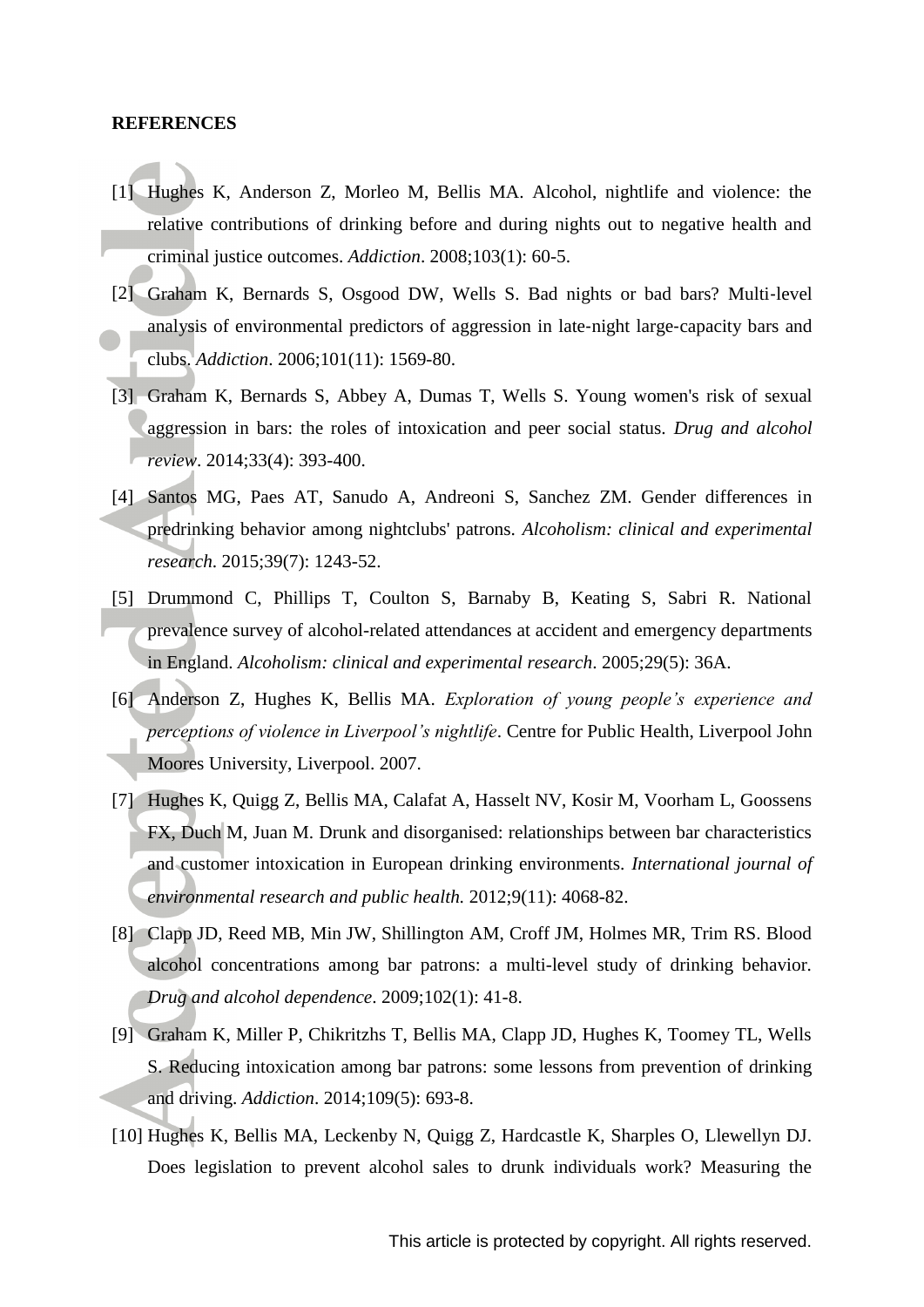propensity for night-time sales to drunks in a UK city. *Journal of Epidemiology and Community Health.* 2014;68(5): 453-6.

- [11] Buvik K, Rossow I. Factors associated with over-serving at drinking establishments. *Addiction.* 2015;110(4): 602-9.
- [12] Wallin E, Gripenberg J, Andréasson S. Overserving at licensed premises in Stockholm: effects of a community action program. *Journal of studies on alcohol*. 2005;66(6): 806- 14.
- [13] Holmila M, Warpenius K. Community-based prevention of alcohol-related injuries: Possibilities and experiences. *The international journal of alcohol and drug rese*arch. 2013;1(1): 27-39.
- [14] Lenk KM, Toomey TL, Erickson DJ. Propensity of alcohol establishments to sell to obviously intoxicated patrons. Alcoholism: clinical and experimental research. 2006;30(7): 1194-9.
- [15] Donnelly N, Briscoe S. Signs of intoxication and server intervention among 18-39 year‐olds drinking at licensed premises in New South Wales, Australia. *Addiction.* 2003;98(9): 1287-95.
- [16] Gosselt JF, Hoof JJ, Goverde MM, Jong MD. One more beer? Serving alcohol to Pseudo‐intoxicated guests in bars. *Alcoholism: clinical and experimental research.* 2013;37(7): 1213-9.
- [17] World Health Organization. *Global status report on alcohol and health 2014*. Luxembourg. 2014.
- [18] Licensing Act 2003. [cited 2/10/2017]. Available from: [http://www.legislation.gov.uk/ukpga/2003/17/contents/enacted.](http://www.legislation.gov.uk/ukpga/2003/17/contents/enacted)
- [19] Quigg Z, Ford K, Butler N, Hardcastle K, Hughes K. *Evaluation of the South Wales Know the Score# DrinkLessEnjoyMore intervention (Phase 2)*. Centre for Public Health, Liverpool John Moores University, Liverpool. 2016.
- [20] Carmichael D. *Prosecutions under s. 141 of the Licensing Act 2003.* Criminal Justice System Statistics, London. 2016. [cited 2/10/2017] Available from: [https://www.whatdotheyknow.com/request/prosecutions\\_under\\_s141\\_of\\_the\\_l.](https://www.whatdotheyknow.com/request/prosecutions_under_s141_of_the_l)
- [21] Nicholls J, Morris J. *One too many? Sales to drunk customers: policy, enforcement and responsibility*. Alcohol Research UK and the Alcohol Academy, London. 2014.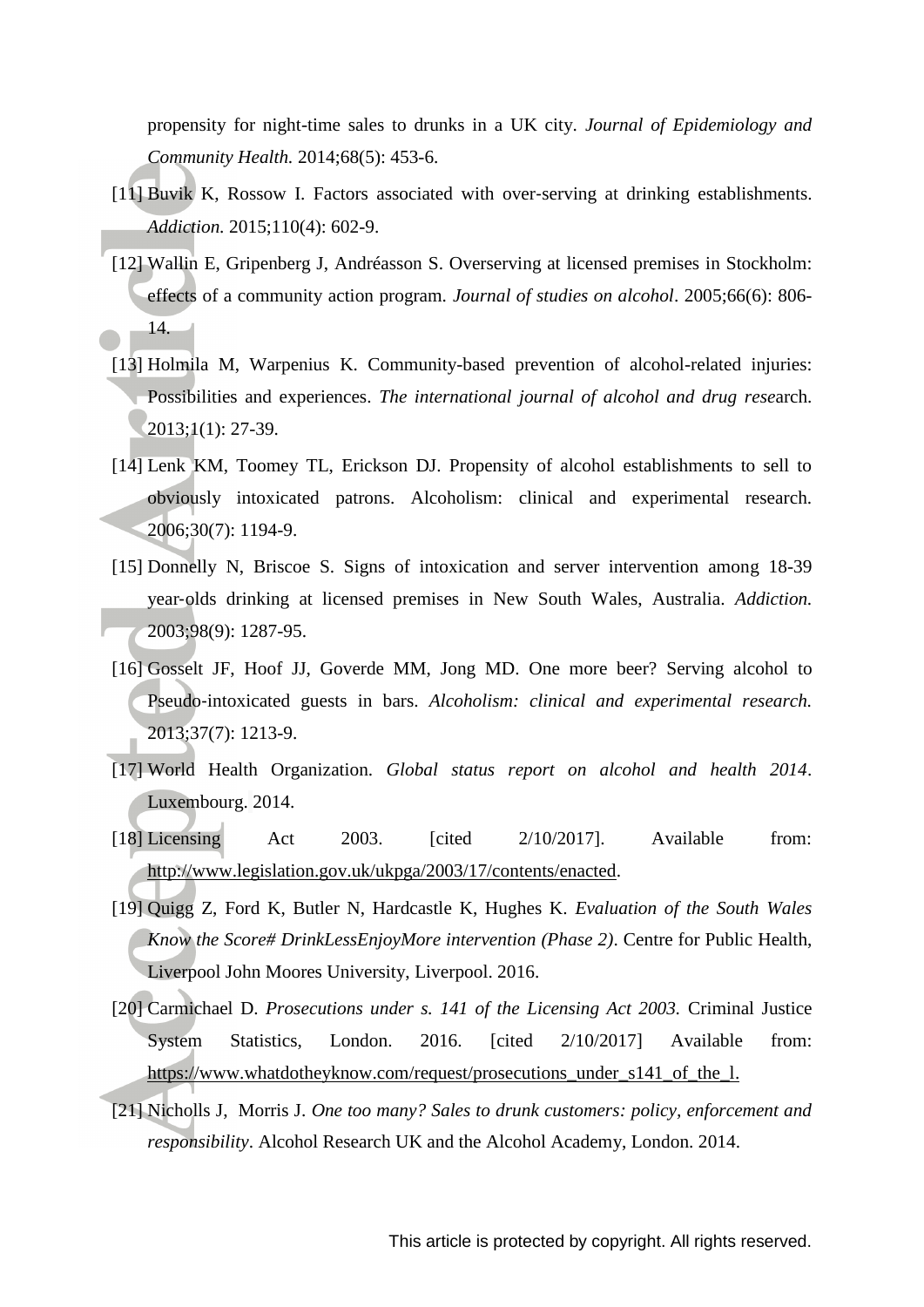- [22] Cherpitel CJ, Ye Y, Bond J, Borges G, Monteiro M. Relative risk of injury from acute alcohol consumption: modelling the dose–response relationship in emergency department data from 18 countries. *Addiction.* 2015;110(2): 279-88.
- [23] Casswell S, You RQ, Huckle T. Alcohol's harm to others: reduced wellbeing and health status for those with heavy drinkers in their lives. *Addiction.* 2011;106(6): 1087-94.
- [24] Jones L, Hughes K, Atkinson AM, Bellis MA. Reducing harm in drinking environments: a systematic review of effective approaches. *Health and place*. 2011;17(2): 508-18.
- [25] Kurtze N, Wollscheid S, Denison E. *Effects of interventions to counter overserving, serving underage people, and alcohol-related harm/injuries linked to drinking venues*. The Norwegian Knowledge Centre for the Health Services, Oslo. 2014.
- [26] Holder HD. *Alcohol and the community: a systems approach to prevention*. Cambridge University Press; 2006.
- [27] Graham K, Homel R. *Raising the bar: preventing aggression in and around bars, clubs and pubs.* UK: Willan Publishing, London. 2008.
- [28] Norström T, Trolldal B. Was the STAD programme really that successful? *Nordic studies on alcohol and drugs.* 2013;30(3): 171-8.
- [29] Wallin E, Norström T, Andréasson S. Alcohol prevention targeting licensed premises: a study of effects on violence. *Journal of studies on alcohol*. 2003; 64(2): 270-7.
- [30] Skardhamar T, Fekjær SB, Pedersen W. If it works there, will it work here? The effect of a multi-component responsible beverage service (RBS) programme on violence in Oslo. *Drug and alcohol dependence.* 2016;169: 128-33.
- [31] Crime and Disorder Act 1998. ACT. [cited 2/10/2017]. Available from [https://www.legislation.gov.uk/ukpga/1998/37/contents.](https://www.legislation.gov.uk/ukpga/1998/37/contents)
- [32] Bellis MA, Hughes K. Getting drunk safely? Night‐life policy in the UK and its public health consequences. *Drug and alcohol review.* 2011;30(5): 536-45.
- [33] Quigg Z, Hughes K, Ford K, Hunt A, Hardcastle K, McGee C. *Evaluation of the Liverpool Say No To Drunks Pilot Intervention.* Centre for Public Health Liverpool John Moores University, Liverpool. 2015.
- [34] Bellis MA, Hughes K, Quigg Z, Morleo M, Jarman I, Lisboa P. Cross-sectional measures and modelled estimates of blood alcohol levels in UK nightlife and their relationships with drinking behaviours and observed signs of inebriation. *Substance*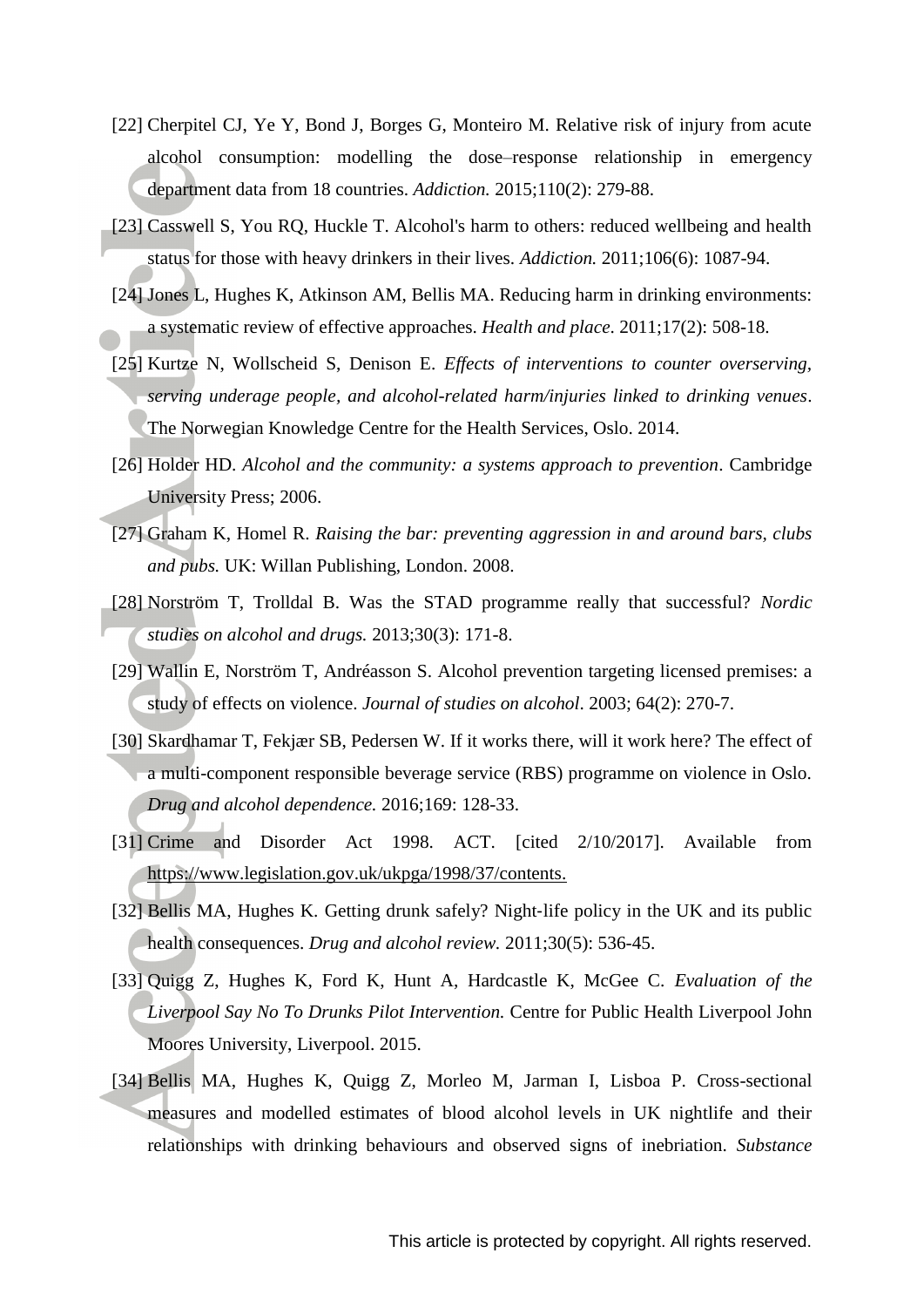*abuse treatment, prevention and policy*. 2010;5(1): 5.

- [35] Select Statistics. Comparing two proportions sample size. [cited 20/12/2017]. Available from: [https://select-statistics.co.uk/calculators/sample-size-calculator-two](https://select-statistics.co.uk/calculators/sample-size-calculator-two-proportions/)[proportions/.](https://select-statistics.co.uk/calculators/sample-size-calculator-two-proportions/)
- [36] NHS Choices. *Alcohol units.* [cited 18/08/2017]. Available from: [http://www.nhs.uk/Livewell/alcohol/Pages/alcohol-units.aspx.](http://www.nhs.uk/Livewell/alcohol/Pages/alcohol-units.aspx)
- [37] Measham F, Brain K. 'Binge'drinking, British alcohol policy and the new culture of intoxication. *Crime, media, culture*. 2005;1(3): 262-83.
- [38] Trolldal B, Brännström L, Paschall MJ, Leifman H. Effects of a multi-component responsible beverage service programme on violent assaults in Sweden. *Addiction.* 2012;108(1): 89-96.
- [39] Freisthler B, Gruenewald PJ, Treno AJ, Lee J. Evaluating alcohol access and the alcohol environment in neighborhood areas. *Alcoholism: clinical and experimental research*. 2013;27: 477-84.
- [40] McClatchley K, Shorter GW, Chalmers, J. Deconstructing alcohol use on a night out in England: Promotions, preloading and consumption. *Drug and alcohol review*. 2014 33(4): 367-75.
- [41] Wells S, Graham K, Purcell, J. Policy implications of the widespread practice of 'pre-drinking' or 'pre-gaming' before going to public drinking establishments: are current prevention strategies backfiring? *Addiction*. 2009;104: 4-9.
- [42] Ford K, Quigg Z, Butler N, Hughes K. *The service of alcohol to drunks: measuring and supporting compliance with the law in Manchester City Centre's nightli*fe. Public Health Institute, Liverpool John Moores University, Liverpool. 2016.
- [43] Morris J. Alcohol Policy UK: Second phase of 'Local Alcohol Action Areas' (LAAA). [accessed 23 June 2017]. Available: [http://www.alcoholpolicy.net/2016/10/second](http://www.alcoholpolicy.net/2016/10/second-round-of-local-alcohol-action-area-laaa-open.html)[round-of-local-alcohol-action-area-laaa-open.html.](http://www.alcoholpolicy.net/2016/10/second-round-of-local-alcohol-action-area-laaa-open.html)
- [44] Trimbos Institute. "STAD in Europe," 2017. [Accessed 23/06/2017]. Available: [http://stadineurope.eu.](http://stadineurope.eu/)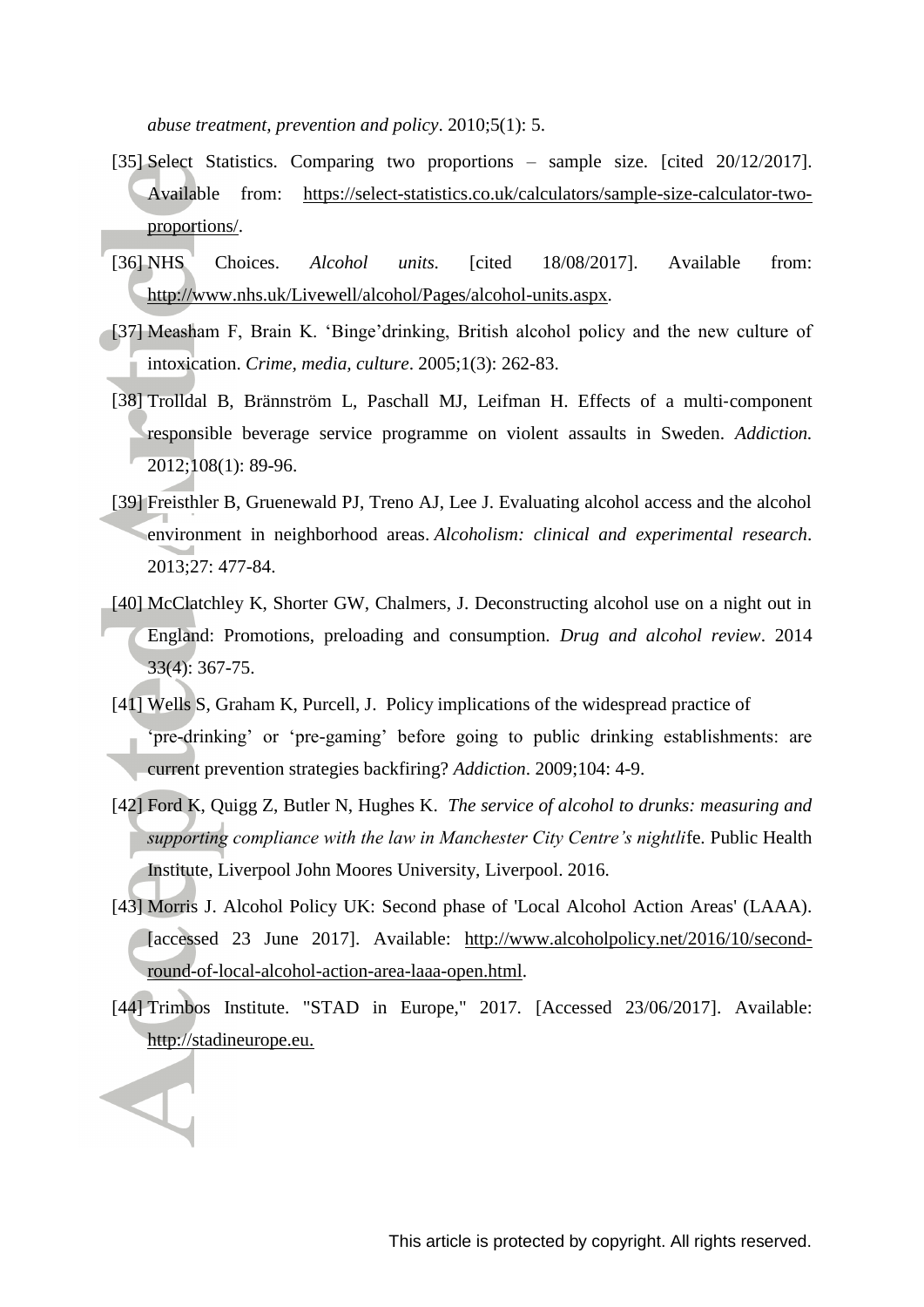# **Box 1: Drink Less Enjoy More (DLEM)**

- A community-based multi-community intervention designed to prevent excessive drunkenness and related harms amongst nightlife patrons through addressing two intermediate factors:
	- o Sales of alcohol to drunk patrons in on-licensed premises; and,
	- o Nightlife patron knowledge of associated alcohol legislation.
- The intervention involved the collective implementation of three components:
	- o Community mobilisation and awareness raising: including creation of a multiagency intervention steering group and implementation of a range of awareness (intervention and legislation) raising activities targeted towards different actors, particularly venues and nightlife patrons.
	- o Responsible bar server training: free provision of a face-to-face training programme for bar staff on preventing sales of alcohol to drunks.
	- o Active enforcement: of existing legislation (not routinely used prior to the intervention) prohibiting sales of alcohol to drunks by police (and municipality officers) through regular engagement with premises (e.g. via letter, scheduled meetings) and monitoring of bar server practices (e.g. unscheduled visits to venues during operating hours).
- Intensively implemented in Liverpool City Centre's nightlife in:
	- $\circ$  2014: 5 weeks in one section of the nightlife environment ( $\sim$ 38 on-licensed venues).
	- o 2015: 9 weeks across the full nightlife environment (~220 on-licensed venues).

Acce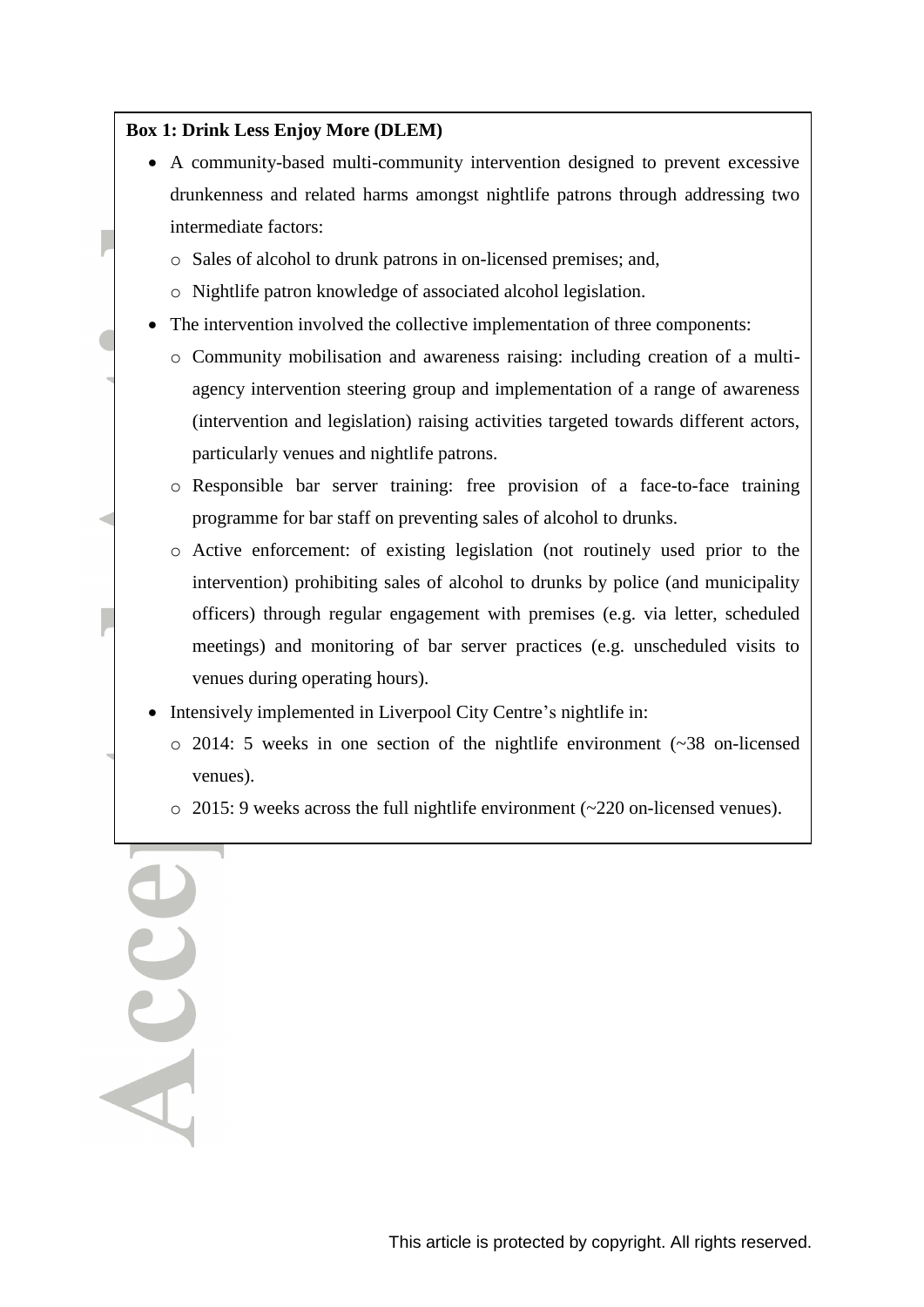|                                                    |                                       | Pre<br>$(n=73)$ | Follow-<br>up<br>$(n=100)$ | $\chi^2$ | $\boldsymbol{p}$ |
|----------------------------------------------------|---------------------------------------|-----------------|----------------------------|----------|------------------|
|                                                    | % of sales refused                    | 16.4%           | 74.0%                      | 55.926   | 0.000            |
|                                                    | Low seating                           | 38.2%           | 36.0%                      | 0.087    | ns               |
|                                                    | Drink promotions                      | 46.6%           | 61.0%                      | 3.546    | ns               |
|                                                    | Young bar staff                       | 45.2%           | 50.0%                      | 0.389    | ns               |
|                                                    | Young customers                       | 20.0%           | 11.1%                      | 2.57     | ns               |
|                                                    | Noisy bar                             | 35.6%           | 37.0%                      | 0.035    | ns               |
| Poorly managed and problematic (PMP) venue markers | Crowded bar                           | 21.9%           | 24.0%                      | 0.103    | ns               |
|                                                    | Poor lighting                         | 15.1%           | 23.0%                      | 1.681    | ns               |
|                                                    | Rowdy bar                             | 26.0%           | 21.0%                      | 0.6      | ns               |
|                                                    | Dirty bar                             | 27.4%           | 12.0%                      | 6.636    | 0.010            |
|                                                    | Drunk customers                       | 29.6%           | 26.0%                      | 0.267    | ns               |
|                                                    | None                                  | 20.5%           | 12.0%                      |          |                  |
|                                                    | $1-2$                                 | 35.6%           | 47.0%                      |          |                  |
|                                                    | Number of PMP markers<br>$3-4$        | 13.7%           | 12.0%                      | 4.223    | ns               |
|                                                    | $5 - 7$                               | 23.3%           | 19.0%                      |          |                  |
|                                                    | $8 - 10$                              | 6.8%            | 10.0%                      |          |                  |
| Security                                           | Door supervisor present               | 53.4%           | 49.0%                      | 0.331    | ns               |
|                                                    | Before midnight                       | 69.9%           | 68.0%                      | 0.068    | ns               |
|                                                    | Male server <sup>a</sup>              | 52.7%           | 57.0%                      | 0.262    | ns               |
|                                                    | Pseudo-drunk actor - male             | 45.2%           | 39.0%                      | 0.669    | ns               |
| Test purchase                                      | Pseudo-drunk actor pair - female only | 24.7%           | 38.0%                      |          |                  |
|                                                    | Pseudo-drunk actor pair - male only   | 21.9%           | 15.0%                      | 3.798    | ns               |
|                                                    | Pseudo-drunk actor pair - mixed       | 53.4%           | 47.0%                      |          |                  |

**Table 1: Alcohol test purchases: % of sales refused, and venue, server and actor characteristics, pre-intervention and follow-up**

<sup>a</sup>Server gender was not recorded for 18 test purchases (excluded from analyses). ns = not significant.

 $\sim$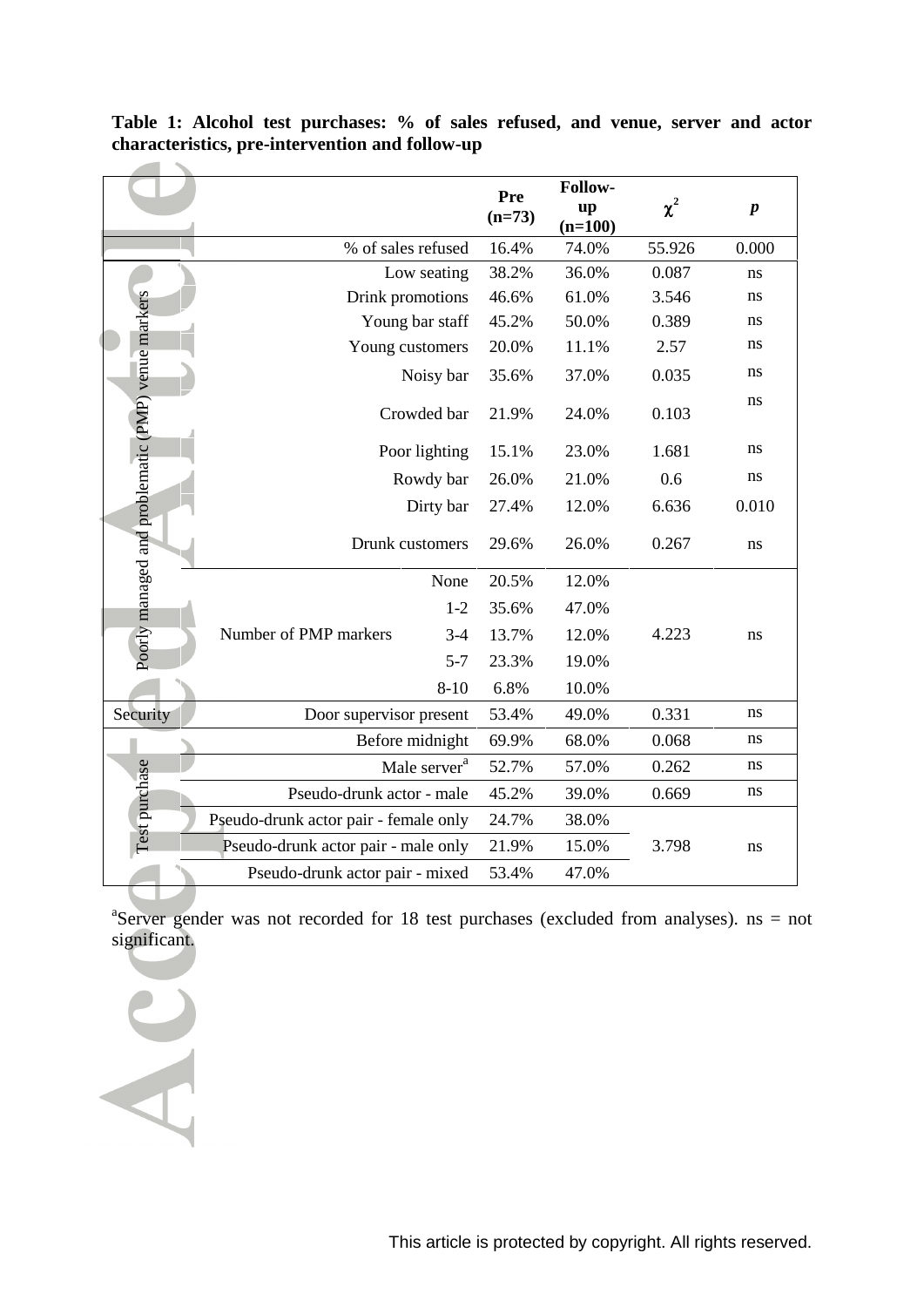|             |                         |               | Odds  |                   | <b>Adjusted Odds</b>       |       |
|-------------|-------------------------|---------------|-------|-------------------|----------------------------|-------|
|             |                         |               | Ratio | p value           | Ratio <sup>a</sup> (95%CI) |       |
| Area        | <b>DLEM</b> implemented | 14.47         | 0.000 | $14.63(5.9-36.5)$ | 0.000                      |       |
| Venue       | Low seating             |               | 0.71  | ns                |                            |       |
|             | Drink promotions        |               | 1.18  | ns                |                            |       |
|             | Young bar staff         | 0.81          | ns    |                   |                            |       |
|             | Young customers         | 0.50          | ns    |                   |                            |       |
|             |                         | Noisy bar     | 0.79  | ns                |                            |       |
|             |                         | Crowded bar   | 1.16  | ns                |                            |       |
|             |                         | Poor lighting | 1.18  | ns                |                            |       |
|             | Rowdy bar               |               |       | ns                |                            |       |
|             | Dirty bar               | 0.39          | 0.024 |                   |                            |       |
|             | Drunk customers         | 0.45          | 0.024 | $0.33(0.13-0.83)$ | 0.019                      |       |
|             | Number of PMP markers   | $1 - 2$       | 1.13  | ns                |                            |       |
|             | $(Ref=0)$               | $3 - 4$       | 0.77  | ns                |                            |       |
|             |                         | 0.66          | ns    |                   |                            |       |
|             | $8 - 10$                |               |       | ns                |                            |       |
|             | Door supervisor present | 0.59          | ns    |                   |                            |       |
| <b>Test</b> | Conducted 12am onwards  |               | 0.66  | ns                |                            |       |
| purchase    | Female server           |               |       | ns                | $2.55(1.1-6.0)$            | 0.032 |
|             | Female actor            | 1.31          | ns    |                   |                            |       |
|             | Actor pair gender mix   | Mixed         | 0.74  | ns                |                            |       |
|             | (Ref=male)              | Female        | 1.25  | ns                |                            |       |

**Table 2: Odds and Adjusted Odds Ratio for alcohol sale refusals; area, venue and test purchase characteristics**

 $95\%CI = 95\%$  confidence intervals. Ref = reference category. ns = not significant.  $^{a}$ Backward condition logistic regression; only variables that remained in the model are displayed.

Acce

 $-$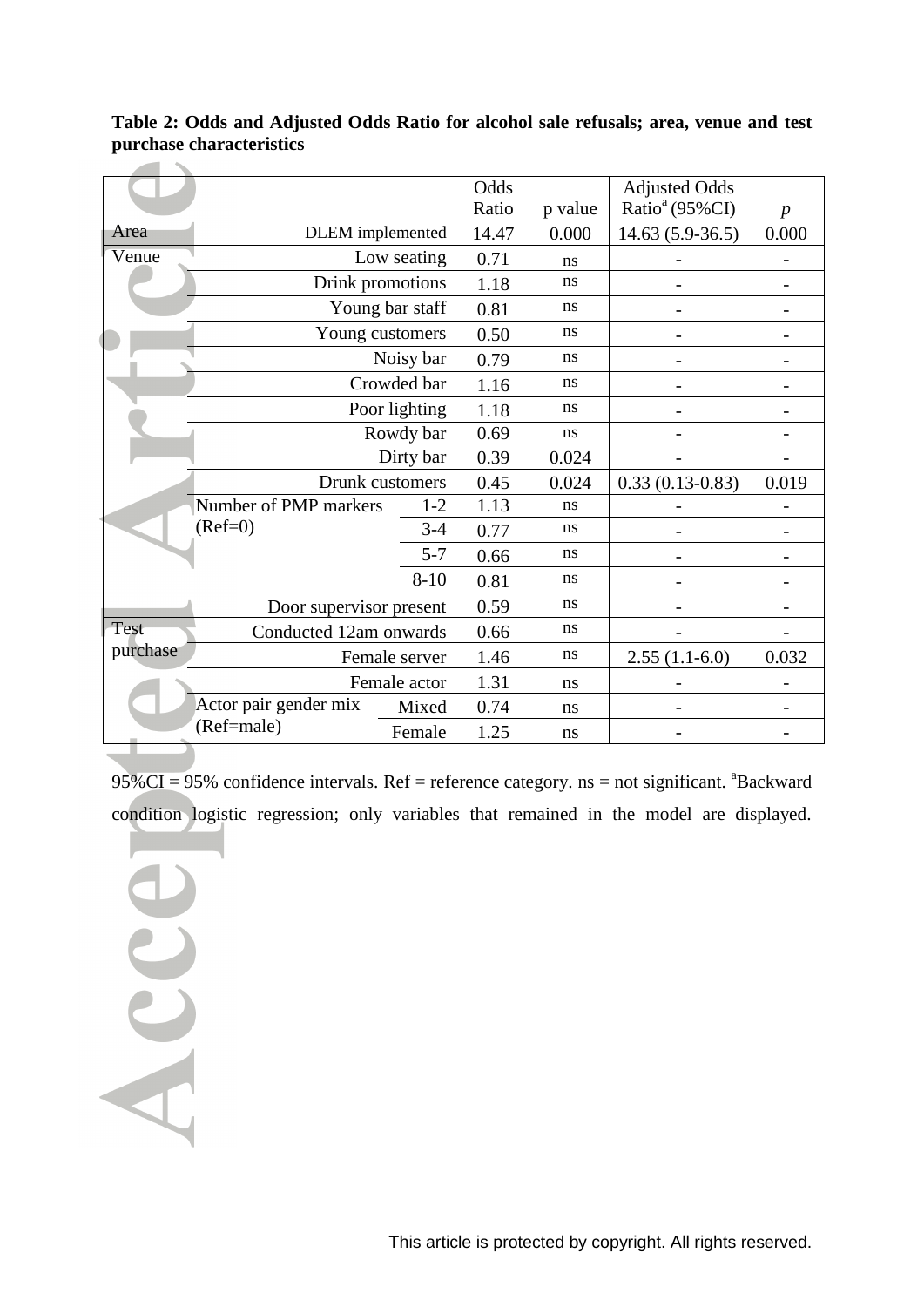|                                                          |                                     |         | <b>Pre</b><br>$(n=214)$ | <b>Follow-up</b><br>$(n=202)$ | $\boldsymbol{p}$ |  |  |  |  |
|----------------------------------------------------------|-------------------------------------|---------|-------------------------|-------------------------------|------------------|--|--|--|--|
| <b>Patron sample characteristics</b>                     |                                     |         |                         |                               |                  |  |  |  |  |
|                                                          | Age group (years)                   | 18-21   | 40.8%                   | 36.3%                         |                  |  |  |  |  |
|                                                          |                                     | 22-29   | 39.9%                   | 39.3%                         | ns               |  |  |  |  |
|                                                          |                                     | $30+$   | 19.2%                   | 24.4%                         |                  |  |  |  |  |
|                                                          |                                     | Male    | 50.0%                   | 54.5%                         | ns               |  |  |  |  |
|                                                          |                                     | Student | 32.9%                   | 30.7%                         | ns               |  |  |  |  |
|                                                          | Local resident                      |         |                         |                               |                  |  |  |  |  |
|                                                          | Regular nightlife user <sup>a</sup> |         | 57.0%                   | 53.0%                         | ns               |  |  |  |  |
| <b>Alcohol and drunkenness patterns</b>                  |                                     |         |                         |                               |                  |  |  |  |  |
|                                                          | Preloading <sup>b</sup>             | $\%$    | 68.3%                   | 60.5%                         | ns               |  |  |  |  |
|                                                          |                                     | Units   | 6                       | 6                             | ns               |  |  |  |  |
| Total units consumed during the night out <sup>c.d</sup> | 15.7                                | 20      | 0.008                   |                               |                  |  |  |  |  |
| % high level of drunkenness when they leave the          | city's nightlife d                  | $\%$    | 53.1%                   | 60.6%                         | ns               |  |  |  |  |

**Table 3: Nightlife patron survey: patron sample characteristics, alcohol consumption and drunkenness, pre-intervention and follow-up**

Note. Units presented are median value.  $ns = not$  significant. <sup>a</sup>Visit city's nightlife at least once a month. <sup>b</sup>Of those who had consumed alcohol prior to survey completion only (pre,  $n=205$ ; follow-up,  $n=186$ ). <sup>c</sup>Including reported and, or expected consumption. <sup>d</sup>Of those who had consumed alcohol pre-survey, or expected to consume alcohol post-survey (pre, n=210; follow-up, n=193). Drunkenness was measured on a scale of one (completely sober) to 10 (very drunk), with values categorised into high drunkenness when higher than the mean value of the sample, or low if less than or equal to the mean.

Acce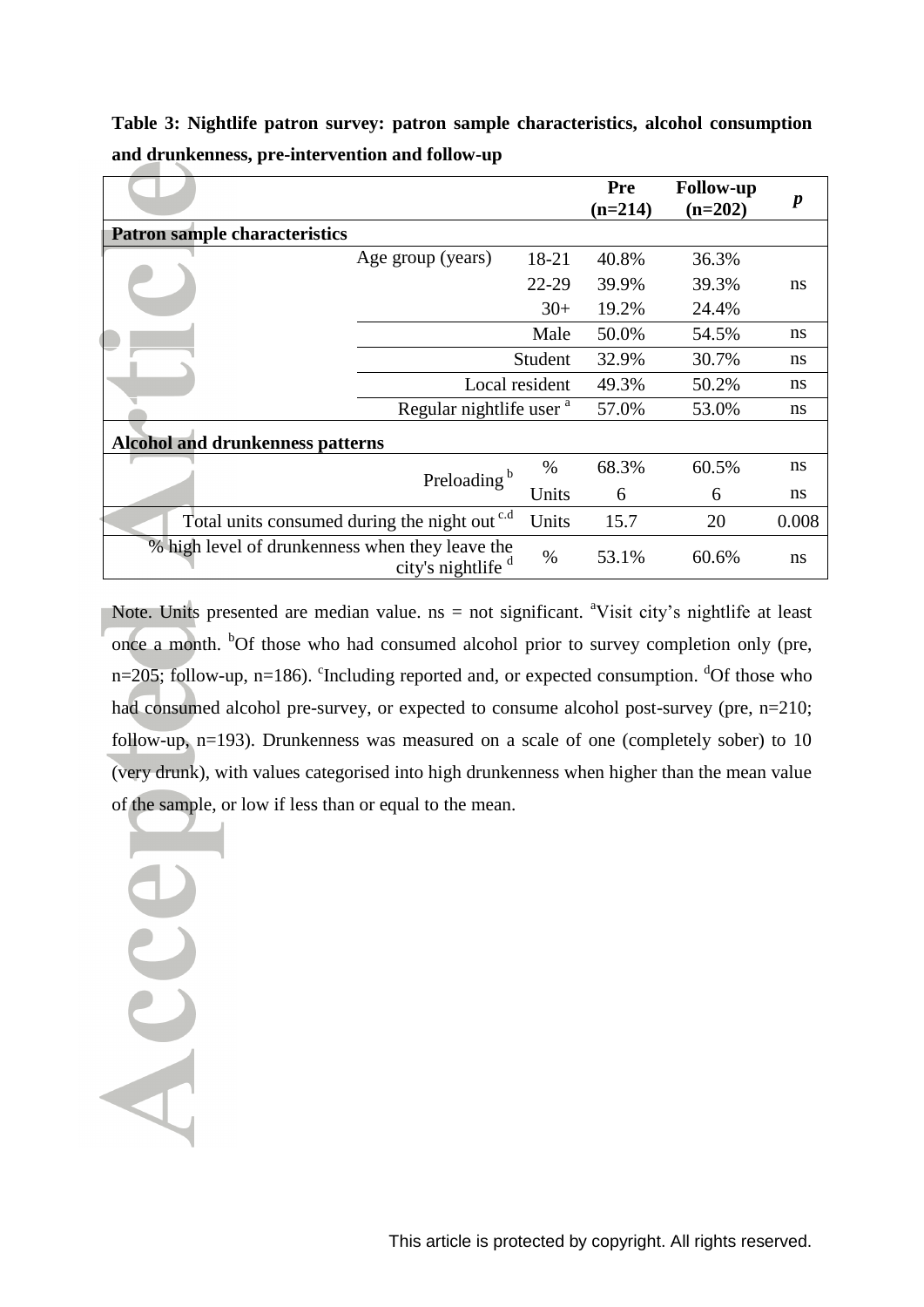# **Table 4: Nightlife patron survey: Odds and Adjusted Odds Ratio of knowledge of alcohol legislation amongst drinkers: area and patron sample characteristics**

|                                              |                        | Alcohol Legislation: sell alcohol to drunks <sup>a</sup>            |               |                  | Alcohol Legislation: buy alcohol for drunks <sup>a</sup> |                          |               |                  |                                                    |       |
|----------------------------------------------|------------------------|---------------------------------------------------------------------|---------------|------------------|----------------------------------------------------------|--------------------------|---------------|------------------|----------------------------------------------------|-------|
|                                              |                        |                                                                     | Odds<br>Ratio | $\boldsymbol{p}$ | <b>Adjusted Odds</b><br>Ratio <sup>b</sup> (95%CI)       | $\boldsymbol{p}$         | Odds<br>Ratio | $\boldsymbol{p}$ | <b>Adjusted Odds</b><br>Ratio <sup>b</sup> (95%CI) |       |
| Area                                         |                        | DLEM implemented                                                    | 2.418         | 0.000            | $2.65(1.74-4.03)$                                        | 0.000                    | 2.641         | 0.000            | $2.73(1.80-4.13)$                                  | 0.000 |
| Patron sample<br>characteristics             | Age group              | 22-29                                                               | 1.246         | ns               |                                                          |                          | 1.321         | ns               | $1.36(0.85-2.18)$                                  | ns    |
|                                              | (years;<br>$Ref=18-21$ | $30+$                                                               | 1.559         | ns               |                                                          |                          | 2.08          | 0.007            | $2.08(1.20-3.62)$                                  | 0.009 |
|                                              |                        | Male                                                                | 0.894         | ns               |                                                          | $\sim$                   | 0.779         | ns               |                                                    |       |
|                                              |                        | Student                                                             | 1.035         | ns               |                                                          | $\sim$                   | 0.905         | ns               |                                                    |       |
|                                              |                        | Local resident                                                      | 1.629         | 0.016            |                                                          |                          | 1.002         | ns               |                                                    |       |
|                                              |                        | Regular nightlife user                                              | 1.181         | ns               |                                                          | $\sim$                   | 0.789         | ns               |                                                    |       |
| Alcohol<br>consumption<br>and<br>drunkenness |                        | Preloaded                                                           | 0.744         | ns               |                                                          | $\sim$                   | 1.041         | ns               |                                                    |       |
|                                              |                        | Total units consumed during the<br>night out                        | 0.992         | ns               |                                                          | $\overline{\phantom{a}}$ | 1.002         | ns               |                                                    |       |
|                                              |                        | % high level of drunkenness when<br>they leave the city's nightlife | 0.576         | 0.007            | $0.53(0.35-0.81)$                                        | 0.003                    | 0.803         | ns               |                                                    |       |

 $95\%$ CI = 95% confidence intervals. Ref = reference category. ns = not significant.  $a$ <sup>1</sup> n=394 (models only includes cases who had, or expected to consume alcohol on the night of survey [drinkers=403] and had complete data). <sup>b</sup> Backward condition logistic regression; only variables that remained in the the model are displayed.

C

This article is protected by copyright. All rights reserved.